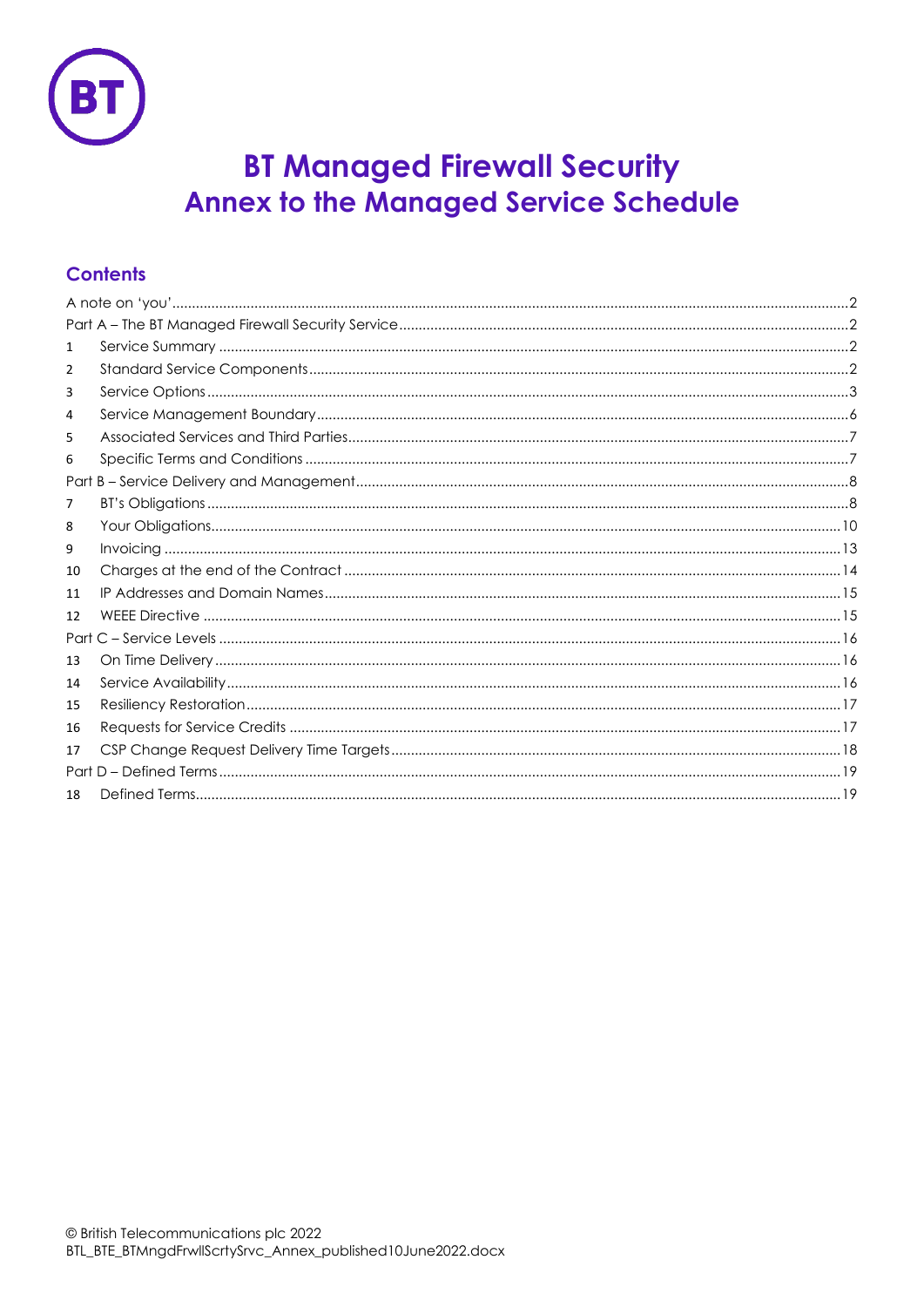

## <span id="page-1-0"></span>**A note on 'you'**

'You' and 'your' mean the Customer.

## **Words defined in the Managed Service Schedule and General Terms**

Words that are capitalised but have not been defined in this Annex have the meanings given to them in the Managed Service Schedule and the General Terms.

## <span id="page-1-1"></span>**Part A – The BT Managed Firewall Security Service**

## <span id="page-1-2"></span>**1 Service Summary**

- <span id="page-1-4"></span>1.1 BT will provide you with a service that controls inbound Internet traffic according to controlled exceptions, manages Users' outbound Internet access according to pre-defined policy and scans Internet traffic to block malware comprising:
	- 1.1.1 the Standard Service Components; and
	- 1.1.2 any of the Service Options that are selected by you as set out in any applicable Order,

up to the point of the Service Management Boundary as set out in Paragraph [4](#page-5-0) (the "**BT Managed Firewall Security Service**").

- 1.1.3 The BT Managed Firewall Security Service must be purchased under Managed Service and is subject to the Managed Service Schedule to the General Terms.
- 1.1.4 For the purposes of the Managed Service Schedule the BT Managed Firewall Security Service is an Associated Service.
- 1.1.5 The BT Managed Firewall Security Service must be taken with the Business Premium Care Level set out in Paragraph 2.5 of the Managed Service Schedule.

## <span id="page-1-3"></span>**2 Standard Service Components**

BT will provide you with all the following standard service components ("**Standard Service Components**") in accordance with the details set out in any applicable Order:

#### 2.1 **Security Appliances**

- 2.1.1 You may choose from a range of Security Appliances or BT may recommend a Security Appliance as part of the overall design of the BT Managed Firewall Security Service.
- 2.1.2 You may request to use Customer Equipment for the BT Managed Firewall Security Service and BT may agree to such a request, subject to an assessment by BT that the Customer Equipment is suitable for use with the BT Managed Firewall Security Service. This assessment will be carried out once you have provided the following information and BT will provide written confirmation that BT is able to support the Customer Equipment:
	- (a) make and model of the Customer Equipment, and any hardware or software optional components;
	- (b) location of the Customer Equipment:
	- (c) serial numbers;
	- (d) software versions and licence information;
	- (e) network diagrams;
	- (f) Customer Equipment name and IP Addressing;
	- (g) details of any third party contracts, service level agreements and equipment; and
	- (h) details of your existing CSP(s).
- 2.1.3 BT will provide, install and commission any BT Equipment for the BT Managed Firewall Security Service, including any hardware and Software, licensing and support agreements for the Security Appliance and will arrange for any on-Site support and remote service management ("**BT Owned Delivery Model**" or "**BT Owned**");
- 2.1.4 If, following the process set out at Paragraph 2.1.2, BT agrees to your request to use Customer Equipment for the BT Managed Firewall Security Service, you will provide the Customer Equipment to BT's specification. BT will provide the BT Equipment and arrange applicable licensing and support agreements as set out in the table at Paragraph 2.1.5 and will renew those agreements when required. BT will install and commission that BT Equipment and Customer Equipment and will provide on-Site support and remote service management. If there is a fault in the Customer Equipment, BT will raise the necessary support requests on your behalf. You will retain ownership of all Customer Equipment;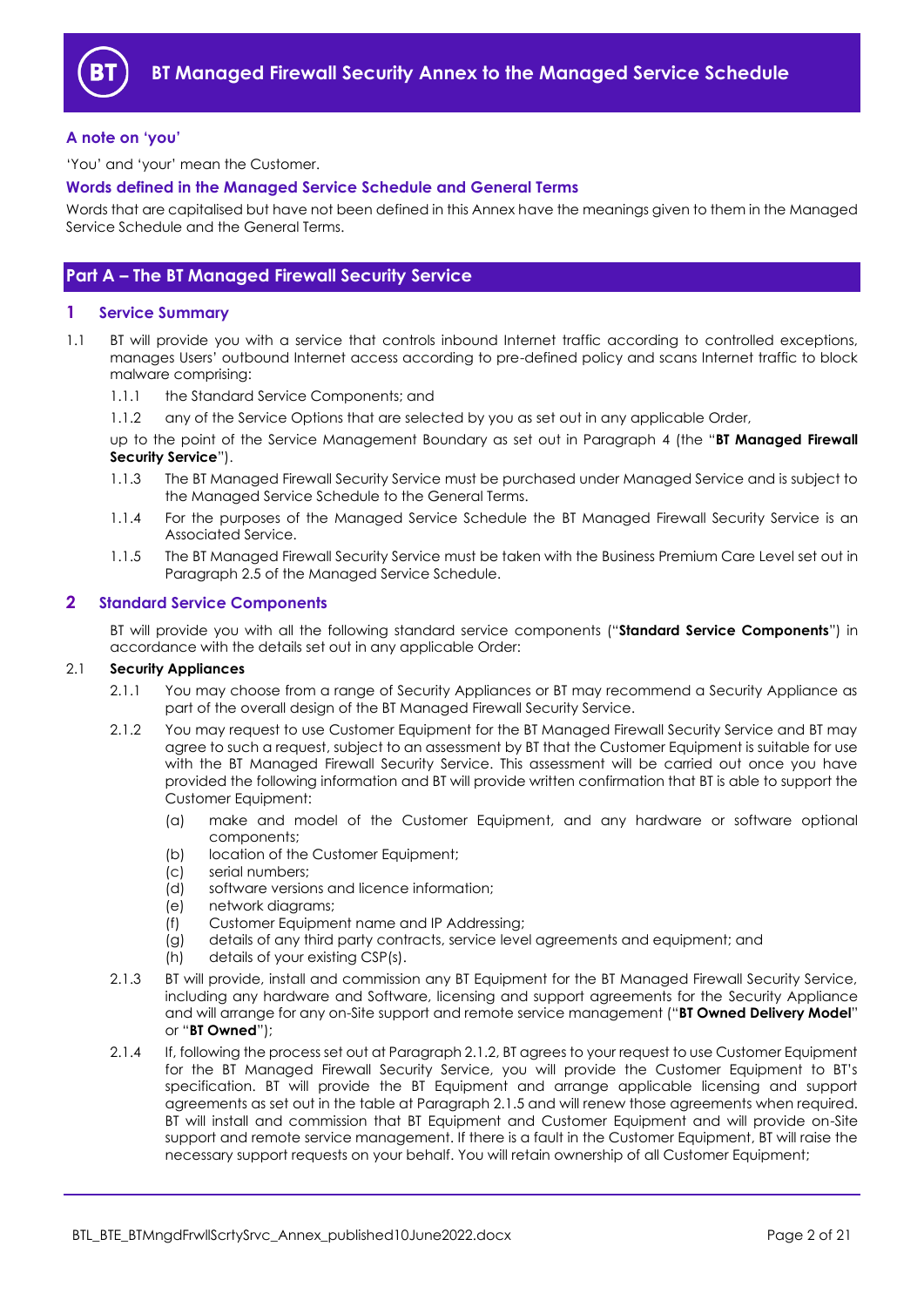<span id="page-2-3"></span>2.1.5 The table below sets out the responsibilities of both of us with respect to the BT Owned Delivery Model for the supply and management of Security Appliances, unless otherwise specified in the Order:

| <b>Description</b>                | <b>BT Owned</b> |  |
|-----------------------------------|-----------------|--|
| <b>Security Appliance</b>         |                 |  |
|                                   |                 |  |
|                                   | ВT              |  |
|                                   |                 |  |
|                                   |                 |  |
| Other equipment (including BT     |                 |  |
| <b>Equipment or Customer</b>      | BT /            |  |
| Equipment), including Out of Band | Customer        |  |
| <b>Access and switches</b>        |                 |  |
| Installation                      | ВT              |  |
| Commissioning                     | ВT              |  |
| Support agreements, software and  | ВT              |  |
| licensing                         |                 |  |

## <span id="page-2-4"></span>2.2 **Project Managed Installation**

BT's project manager for the BT Managed Firewall Security Service will coordinate installation and commissioning, in accordance with the BT Owned Delivery Model liaising with you, installers and equipment suppliers as appropriate, depending on whether BT Equipment or Customer Equipment is being used. All project management activity will be administered remotely and the named representative will not visit your Site.

#### 2.3 **Service Performance Reports**

<span id="page-2-0"></span>BT will provide near real-time or historic reports for key BT Managed Firewall Security Service performance metrics, and for security-related events. This may be either via a Customer Portal, or a reporting application provided by BT and installed on a server owned by you.

## **3 Service Options**

- <span id="page-2-5"></span>3.1 BT will provide you with any of the following options ("**Service Options**") as set out in any applicable Order and in accordance with the details as set out in that Order:
	- 3.1.1 **VPNs:** 
		- (a) BT will set up and configure the following types of VPN in accordance with BT's prevailing technical standards:
			- (i) remote access IP Sec/SSL VPNs, for remote Users to gain secure access to your internal network. BT will implement your rules to authenticate against your authentication server. You are responsible for providing and managing your own end-user VPN software;
			- (ii) Site to Site IP Sec VPNs between two Security Appliances which are both owned by you and managed by BT; and
			- (iii) third party (extranet) IP Sec VPNs, for creating a site-to-site VPN between your Security Appliance managed by BT, and a Security Appliance owned or managed by you or a third party. BT will only deliver VPNs to Security Appliances managed by a third party after the Service Start Date.
		- (b) Where a digital certificate is required for remote VPN set up, either BT will provide, or you will provide to BT, as set out in the Order, an up-to-date digital certificate that will be installed on the Security Appliance.
		- (c) Where you provide the digital certificate, BT will install it within seven days of receipt from you.
		- (d) BT will notify you of the date of expiry of the digital certificate three months prior to the date of expiry. You will advise BT, in writing, within one month of the date of BT's notification whether or not you want to renew your digital certificate.
		- (e) If you want to renew your digital certificate and it is your responsibility as set out in the Order to provide BT with the digital certificate, you will provide the new digital certificate to BT at least seven days prior to the expiry of the original digital certificate.
		- (f) BT will not be liable for issues caused by expired digital certificates if:
			- (i) you do not confirm to BT that you want to renew your digital certificate in accordance with Paragrap[h 3.1.1\(d\);](#page-2-1) or
			- (ii) you do not provide BT with an up-to-date digital certificate in accordance with Paragraph [3.1.1\(e\).](#page-2-2)

#### <span id="page-2-2"></span><span id="page-2-1"></span>3.1.2 **De Militarized Zones (DMZs):**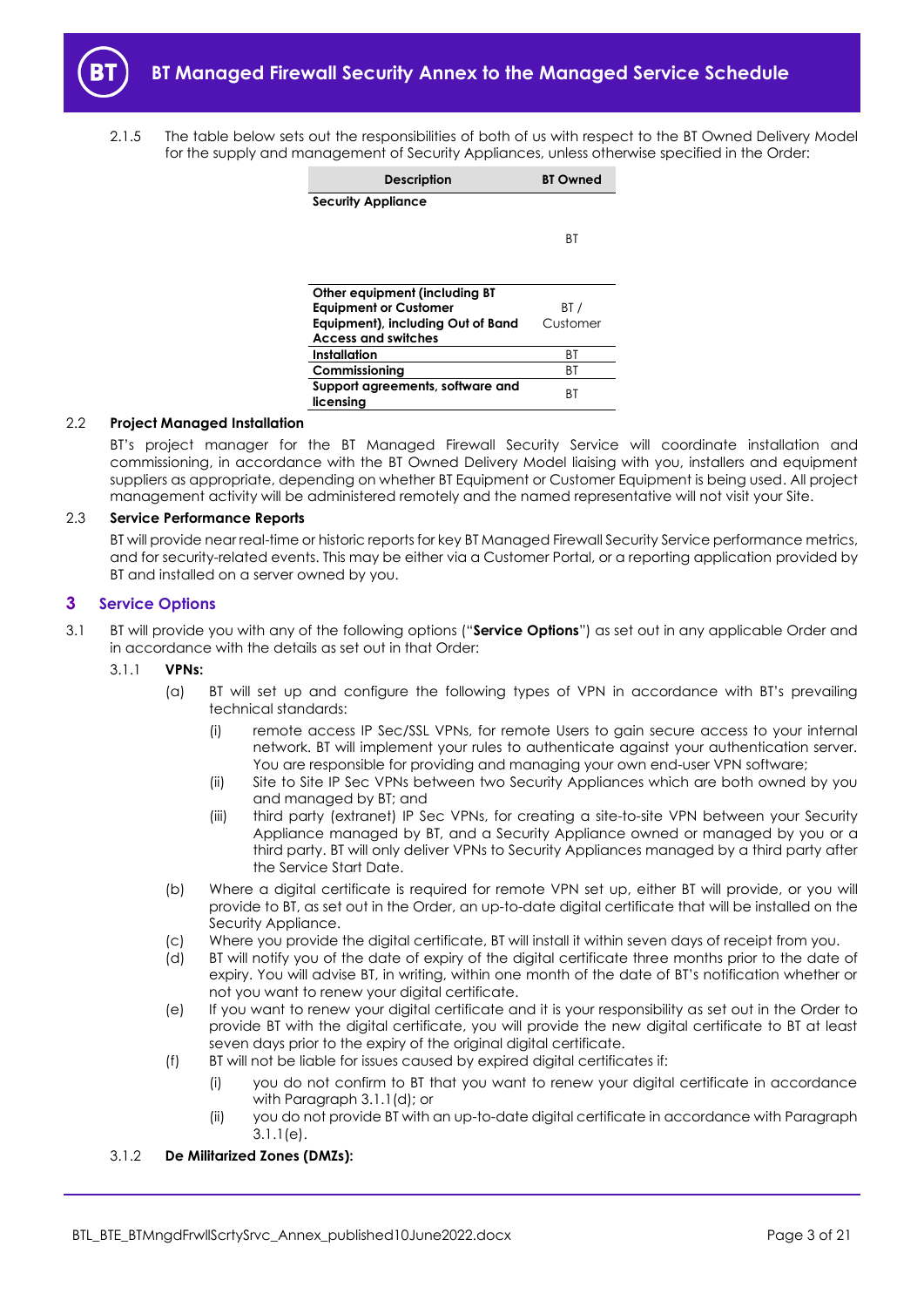

- (a) BT will provide additional LAN segment interfaces on the Security Appliance, or on an adjacent network switch, according to your requirements.
- (b) This is subject to there being sufficient physical ports available and additional Charges will apply if additional hardware is required to provide the interface.

## <span id="page-3-0"></span>3.1.3 **Firewall Intrusion Detection and Prevention Service ("IPS"):**

- (a) BT will:
	- (i) monitor traffic passing through your Security Appliance for Attacks, in accordance with the applicable intrusion signature files:
	- (ii) implement this Service Option with a default configuration setting, as defined by the supplier of the Software used to deliver the IPS. BT will also maintain a subscription to the necessary signature updates, and arrange for these to be applied following issue by the supplier; and
	- (iii) not be responsible for evaluating these signatures beforehand.
- (b) BT will advise you how the IPS that you have selected operates with regard to alerting or IPS specific reporting.
- (c) If BT agrees a request from you to alter the parameters for applying new signatures in "**block**" mode, to give a greater or lower sensitivity to Attacks, you accept responsibility for the increased risk of false positives (blocks to legitimate traffic) or the increased risk of Attacks being missed.
- (d) If the SSL/TLS Inspection Service Option is selected, BT will be able to scan SSL Encrypted Traffic in the same way that non-encrypted traffic can be scanned, provided your CSP permits such scanning.

## 3.1.4 **Firewall URL Filtering and Application Control:**

- (a) BT will:
	- (i) block access to those Internet sites that you ask BT to, in accordance with your CSP. Internet sites are arranged into groups which are regularly updated. You may choose to block or restrict access to any or all groups;
	- (ii) send an appropriate message to a User attempting to access a blocked or restricted site to advise either:
		- i. that the User request has been blocked; or
		- ii. that the User will first confirm acceptance of your acceptable use policy (or similar warning). Upon acceptance, the page will be delivered;
	- (iii) implement the necessary alterations via the standard configuration management process in the event of any change in your CSP; and
	- (iv) if the SSL/TLS Inspection Service Option is selected, be able to scan SSL Encrypted Traffic in the same way that non-encrypted traffic can be scanned, provided your CSP permits such scanning.
- (b) This Service Option does not include reporting as standard. Reporting may be available in accordance with Paragrap[h 3.1.8.](#page-4-0)

## 3.1.5 **Firewall Anti-Virus:**

- (a) BT will:
	- (i) check web browser (http) traffic for known malware;
	- (ii) inspect requests from Users for an executable file from a site on the Internet, against the current antivirus definition file. If no virus is detected, the file will be passed to the User. If a virus is detected the file will be blocked and deleted; and
	- (iii) keep antivirus definition files up to date by regular downloads direct from the antivirus service.
- (b) Provision of this Service Option is subject to a maximum file size and compressed archive limits, depending on the Security Appliance selected.
- (c) If the SSL/TLS Inspection Service Option is selected, BT will be able to scan SSL Encrypted Traffic in the same way that non-encrypted traffic can be scanned, provided your CSP permits such scanning.
- (d) This Service Option does not include reporting as standard. Reporting may be available in accordance with Paragrap[h 3.1.8.](#page-4-0)

## 3.1.6 **Firewall Anti-Bot Service:**

(a) BT will check and block outbound traffic for communication with known "**command and control**" servers used by owners of malicious software.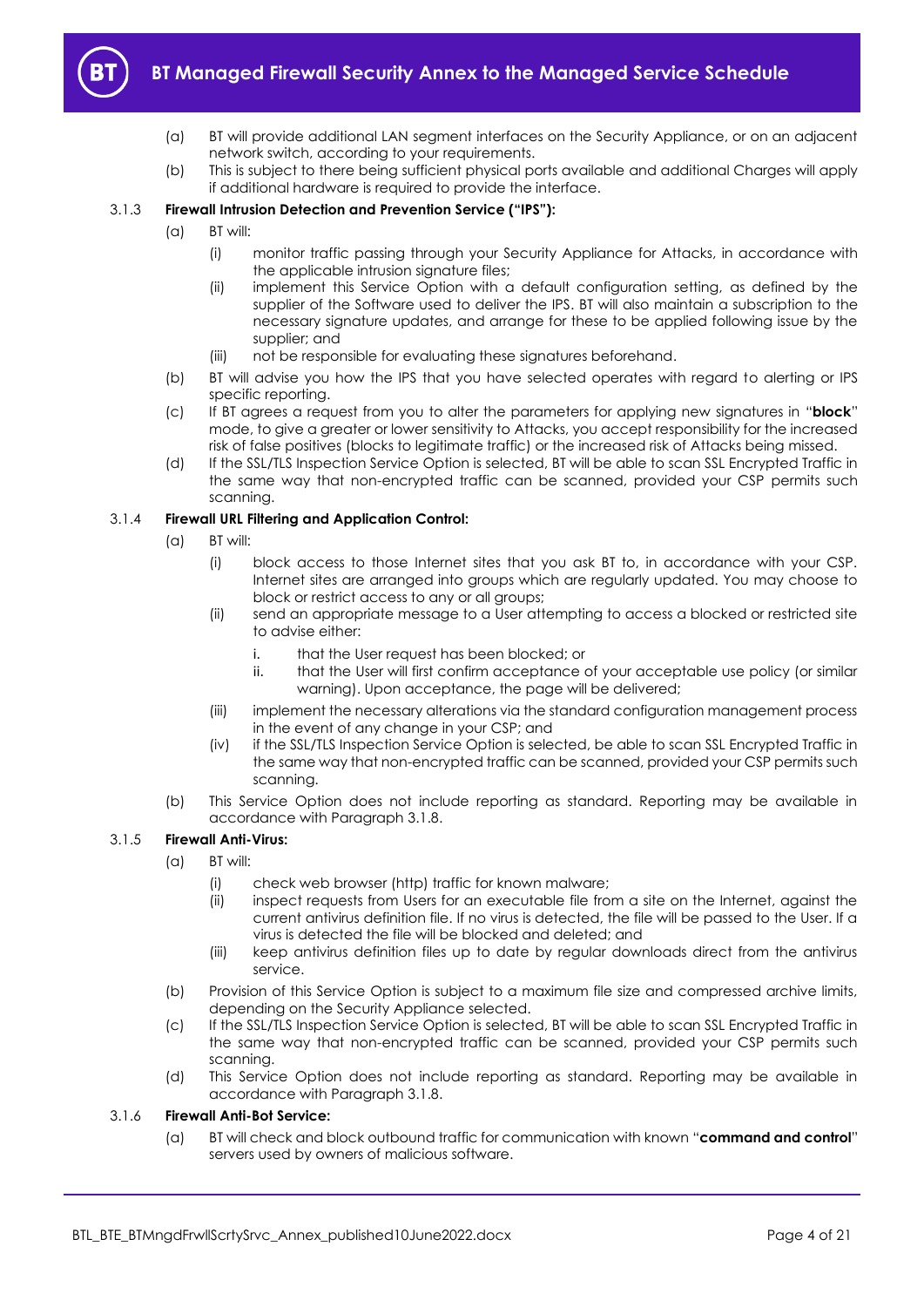

- (b) If the SSL/TLS Inspection Service Option is selected, BT will be able to scan SSL Encrypted Traffic in the same way that non-encrypted traffic can be scanned, provided your CSP permits such scanning.
- (c) This Service Option does not include reporting as standard. Reporting may be available as an option depending on the Security Appliance being used.

## 3.1.7 **Threat Emulation Service:**

- (a) BT will encrypt suspected malicious files and send them to the vendor's cloud-based infrastructure where they will be decrypted and analysed for malware by reviewing its behaviour in a virtual environment (sandbox).
- (b) Depending on the Security Appliance you select, you may be able to choose whether to hold the file whilst it is being analysed (to provide increased security) or to release it and analyse it in the background (for improved User response). Background processing may lead to malicious files being permitted until signature updates are subsequently generated and applied to your Security Appliances.
- (c) If a file has been deemed malicious, its characteristics will be added to the vendor's anti-virus signature list.
- (d) BT will determine the country in which this inspection and analysis occurs.
- (e) If you require the BT Managed Firewall Security Service to protect against malware contained within SMTP (email) attachments, you will arrange for your DNS mail exchange records to be redirected to the Security Appliance so that email is delivered to that Security Appliance. BT will configure the Security Appliance to deliver email to your email server.
- (f) If the SSL/TLS Inspection Service Option is selected, BT will be able to scan SSL Encrypted Traffic in the same way that non-encrypted traffic can be scanned, provided your CSP permits such scanning.
- (g) Submission and processing of your data via the Threat Emulation Service will be at your sole discretion and at your own risk. Other than BT's obligations in Clause 14 of the General Terms, BT assumes no responsibility or liability for the receipt and processing of such data.

## <span id="page-4-0"></span>3.1.8 **Security Event Reporting:**

- (a) BT will:
	- (i) provide reporting facilities, either on-line or on a server hosted on your Site, which allows analysis of security-related events; and
	- (ii) not pro-actively view your reports and events for Security Incidents.
- (b) If this Service Option is delivered via a shared reporting platform, BT will configure the platform such that you are only provided with access to your reports. This may mean that some of the platform's functionality is restricted to preserve the confidentiality of all customers using that platform.
- (c) The period over which data can be analysed is dependent on the capacity of the Security Appliances or the space allocated on the reporting platform.
- (d) If the SSL/TLS Inspection Service Option is selected, BT will be able to scan SSL Encrypted Traffic in the same way that non-encrypted traffic can be scanned, provided your CSP permits such scanning.

#### <span id="page-4-1"></span>3.1.9 **SSL/TLS Inspection**

- (a) BT will intercept and decrypt SSL Encrypted Traffic in order to carry out inspection in accordance with the CSP. Once the traffic has been inspected, it will be re-encrypted and relayed to its original destination (if permitted by the CSP).
- (b) BT will not intercept and decrypt SSL Encrypted Traffic for every category of web content due to a high possibility of issues with associated applications with certain websites. For example, some websites may not permit decryption.

## 3.1.10 **Identity Awareness / User groups:**

- (a) BT will configure the features of the Security Appliance that support the Identity Awareness/User groups Service Option to apply certain rules of the CSP according to the authenticated identity of the User rather than just their IP Address.
- (b) This may require client Software to be installed within your network or on end-user devices, or ensuring BT has remote, read-only, access to your active directory authentication server.
- (c) You will maintain the authentication database of Users, groups and any access credentials that you require.

#### 3.1.11 **High Availability (dual appliance) solutions:**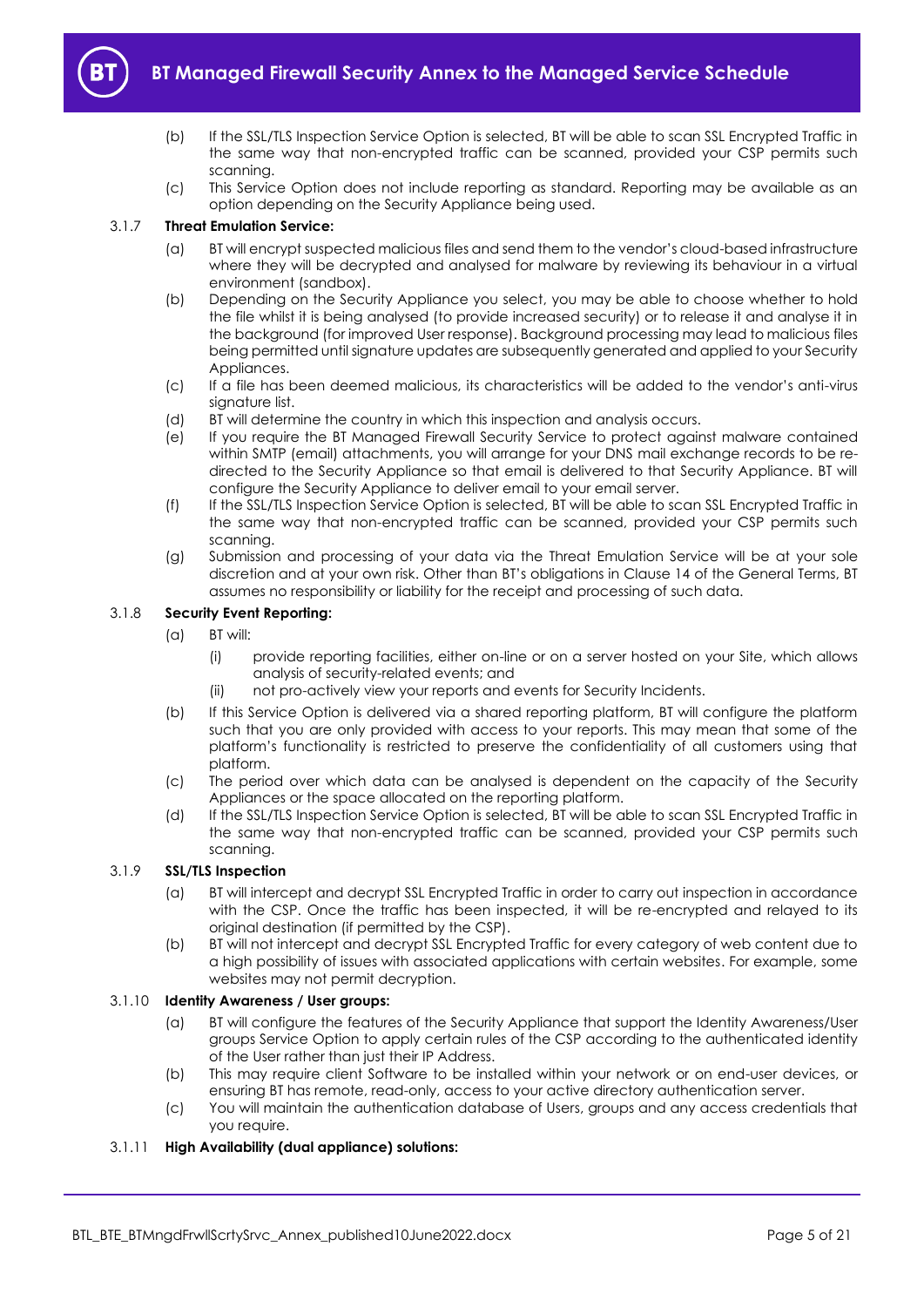

- (a) BT will configure a pair of Security Appliances on a single Site to give increased resilience against failure.
- (b) Each Security Appliance may be connected to a separate Internet circuit to provide further resilience as set out in the Order.
- (c) This Service Option will require additional switches to be included as part of the solution which will be provided by BT or you as set out in Paragraph [2.1.5.](#page-2-3)
- <span id="page-5-4"></span>(d) Depending on the Security Appliances used and your CSP, BT may configure the Security Appliances as "**Active Active**" (both Security Appliances share the load under normal conditions) or "**Active Passive**" (one Security Appliance handles the load under normal conditions, with failover to a secondary Security Appliance in the event of the primary Security Appliance failing).
- (e) For "**Active Active**" configurations, throughput performance may reduce under failure conditions unless each Security Appliance has capacity to handle the full load independently.

## <span id="page-5-2"></span>3.1.12 **Ad Hoc Professional Service:**

- (a) BT will provide ad hoc technical support, chargeable per day, as set out in the applicable Order.
- (b) Professional Services are delivered remotely unless otherwise set out in the Order.

#### <span id="page-5-3"></span>3.1.13 **CSP production:**

BT will provide Professional Services to assist you in the production and implementation of your CSP for a period of three Business Days. If additional time is required for the creation of the CSP, this will be charged for as set out in Paragraph 9.1.1.

#### 3.1.14 **Vulnerability Notification and Patching:**

- (a) BT will identify, test and implement Patches for High and Critical CVSS scores in accordance with your authorisation;
- (b) the Vulnerability Notification and Patching Service Option will only be available while the Security Appliance is supported by the vendor.

#### <span id="page-5-7"></span><span id="page-5-5"></span>3.1.15 **Threat Defence Enhanced Firewall Service**

BT will provide you with the Threat Defence Enhanced Firewall Service, subject to the requirements set out below and as set out in the applicable Order.

- (a) Existing Blocklist Enhancement
	- (i) Subject to BT confirming that your Security Appliance is suitable for use with the Threat Defence Enhanced Firewall Service, BT will use its Threat Defence Platform to identify any unique malicious IPs and/or URLs to supplement your Security Appliance's existing blocklist of malicious IPs and/or URLs ("**Indicators of Compromise**" or "**IOCs**".)
	- (ii) Upon confirming the suitability of your Security Appliance, BT will add new IOCs to the BT Blocklist for consumption by your Security Appliance ("**Existing Blocklist Enhancement**".)
- <span id="page-5-6"></span><span id="page-5-1"></span>(b) Automated IOC Blocking
	- (i) Subject to BT confirming the technical feasibility of applying Automated IOC Blocking to your Security Appliance, as part of its remote service management of your Security Appliance, BT will automatically implement changes to your Security Appliance so that it will block IOCs propagated from the BT Blocklist ("**Automated IOC Blocking**").
	- (ii) For the avoidance of doubt, when the Threat Defence Enhanced Firewall service is specified, subject to the requirements of technical feasibility (as outlined above at Paragraph 3.1.15(b[\)\(i\)\)](#page-5-1), BT will implement Automated IOC Blocking. By specifying the Threat Defence Enhanced Firewall Service, you hereby consent to BT implementing Automated IOC Blocking in respect of your Security Appliance.
	- (iii) BT will not be responsible for any wider impact of any Automated IOC Blocking, including but not limited to any impact from the Automated IOC Blocking on Customer Equipment, or on your wider Network.
- 3.2 Service Options may not be available on all Security Appliances. BT is not responsible if BT is unable to deliver the BT Managed Firewall Security Service because of a lack of capacity on your selected Security Appliances.

## <span id="page-5-0"></span>**4 Service Management Boundary**

- <span id="page-5-8"></span>4.1 BT will provide and manage the BT Managed Firewall Security Service as set out in Parts A, B and C of this Annex and as set out in any applicable Order up to:
	- 4.1.1 the Internet/WAN side: the cable connecting the firewall to your Router;
	- 4.1.2 the LAN side: the Ethernet port(s) on the firewall or the switch provided by BT; and/or
	- 4.1.3 the analogue exchange line: the cable connecting BT's provided modem to the Access Line socket,

## ("**Service Management Boundary**").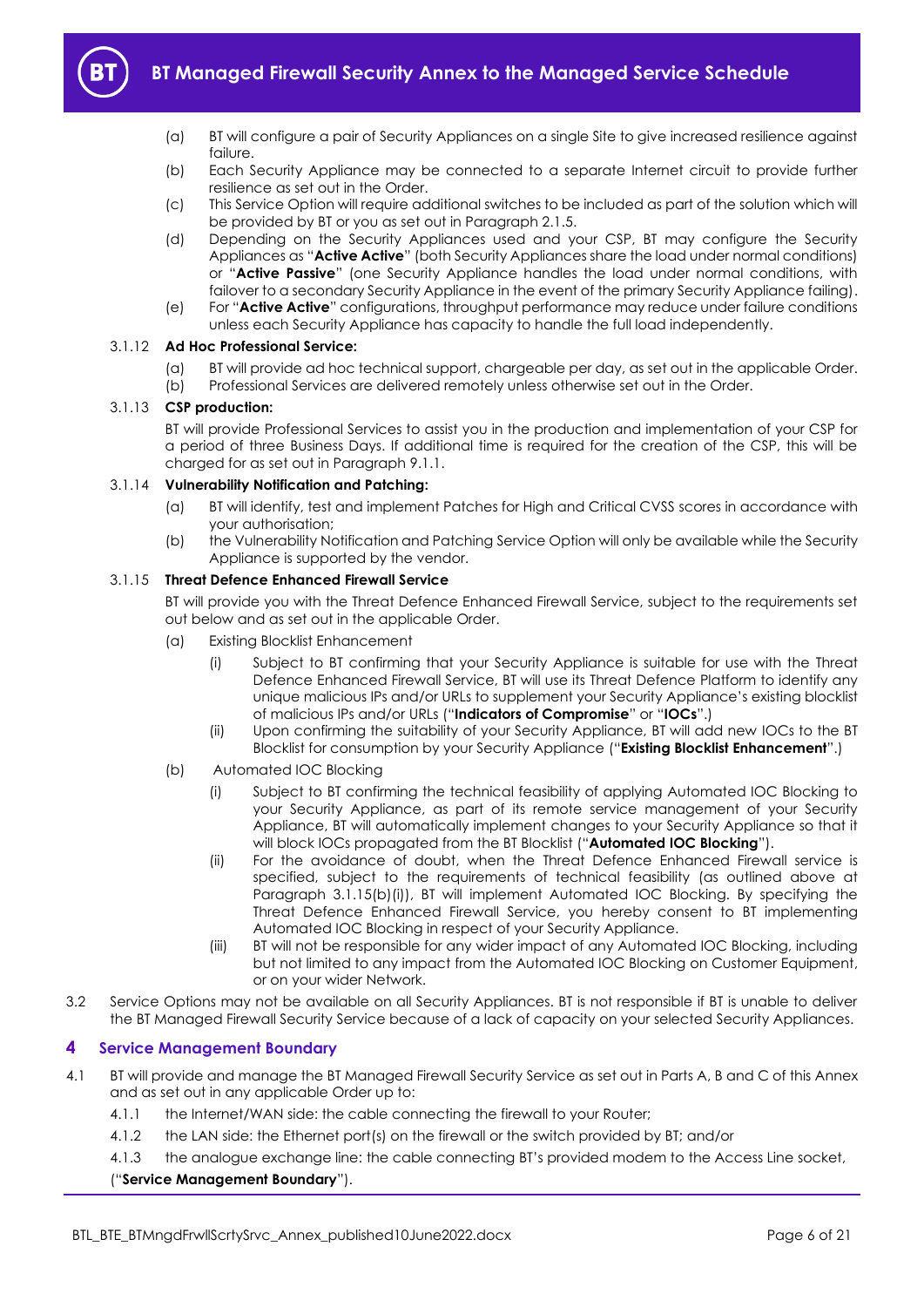

- 4.2 BT will have no responsibility for the BT Managed Firewall Security Service outside the Service Management Boundary, including:
	- 4.2.1 issues on Users' machines, downloadable vendor software not provided by BT, or your servers (including operating system, coding languages and security settings);
	- 4.2.2 end to end network connectivity (e.g. your network or Internet connectivity); or
	- 4.2.3 identity source management.
- 4.3 BT does not make any representations, whether express or implied, about whether the BT Managed Firewall Security Service will operate in combination with any Customer Equipment or other equipment and software.

## <span id="page-6-0"></span>**5 Associated Services and Third Parties**

- <span id="page-6-4"></span>5.1 You will have the following services in place prior to the BT Managed Firewall Security Service being delivered. You will ensure that these services meet the minimum technical requirements that BT may specify:
	- 5.1.1 Internet connectivity;
	- 5.1.2 WAN connectivity;
	- 5.1.3 Access Line, to enable Out of Band Access management;
	- 5.1.4 LAN/DMZ connectivity and associated infrastructure;
	- 5.1.5 Access Line connectivity; and
	- 5.1.6 broader IT environment, including authentication services, server/client platforms, Security Incident and event management (SIEM) solutions,

## (each an "**Enabling Service**").

5.2 If BT provides you with any services other than the BT Managed Firewall Security Service (including any Enabling Service) this Annex will not apply to those services and those services will be governed by their separate terms and conditions.

## <span id="page-6-1"></span>**6 Specific Terms and Conditions**

- <span id="page-6-5"></span>6.1 **EULA**
	- 6.1.1 BT will only provide the BT Managed Firewall Security Service if you have entered into an end user licence agreement with the supplier of BT Equipment or any Customer Equipment as may be amended or supplemented from time to time by the supplier ("**EULA**").
	- 6.1.2 You will observe and comply with the EULA for all or any use of the applicable Software.
	- 6.1.3 In addition to what it says in Clause 15 of the General Terms, if you do not comply with the EULA, BT may restrict or suspend the BT Managed Firewall Security Service upon reasonable Notice, and:
		- (a) you will continue to pay the Charges for the BT Managed Firewall Security Service until the end of the Minimum Period of Service; and
		- (b) BT may charge a re-installation fee to re-start the BT Managed Firewall Security Service.
	- 6.1.4 You will enter into the EULA for your own benefit and the rights, obligations, acknowledgements, undertakings, warranties and indemnities granted in accordance with the EULA are between you and the supplier and you will deal with the supplier with respect to any loss or damage suffered by either of you as such loss or damage will not be enforceable against BT.
	- 6.1.5 Where the EULA is presented in a 'click to accept' function and you require BT to configure or install Software on your behalf, BT will do so as your agent and bind you to the EULA.

## <span id="page-6-3"></span><span id="page-6-2"></span>6.2 **Changes to the CSP**

- 6.2.1 Where you require a change to your CSP, for example as a result of changes to your application requirements or network environment, you may request additions, deletions, or modifications to your CSP and in accordance with Paragraphs 2.14 and 2.15 of the Managed Service Schedule, BT will provide you with the means to request Standard Changes or Urgent Changes to the CSP, either on the relevant Customer Portal or to the Service Desk.
- 6.2.2 You will order any changes to the BT Managed Firewall Security Service that are required that involve physical changes to the BT Managed Firewall Security Service, including Security Appliance upgrades and LAN re-arrangements. The CSP changes described in Paragraph [6.2.1](#page-6-2) refer only to requests to change the rule-sets that define the BT Managed Firewall Security Service's operation.
- 6.2.3 BT will use reasonable endeavours to identify errors or potential unforeseen consequences of your requested CSP changes and advise you appropriately and will not be liable for any consequence arising from:
	- (a) your misspecification of your security requirements in the CSP; or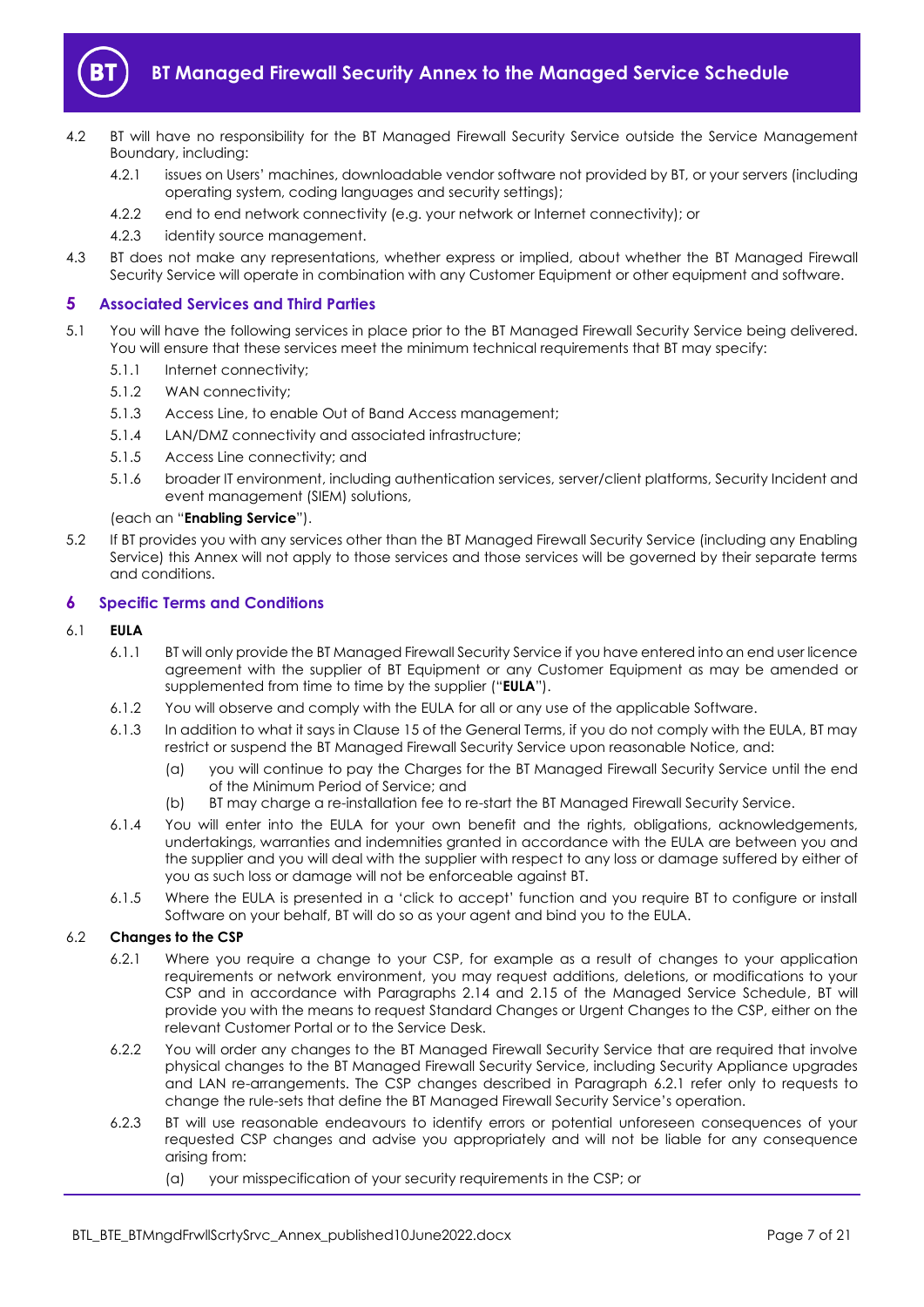

- (b) unforeseen consequences of a correctly specified and correctly implemented CSP.
- 6.2.4 BT will only make configuration changes as set out in Paragraph [6.2.1.](#page-6-2) For changes that require additional hardware, licences or changes to Charges (including changes to ongoing Recurring Charges); or where the solution needs to be re-defined, BT:
	- (a) will offer you Professional Services in accordance with Paragraph [3.1.12;](#page-5-2) or
	- (b) agree a change to the Contract that will only be effective if in writing and signed by both of us.

6.2.5

- (a) Where BT's measurements show that change requests are being raised more frequently than as set out in Paragraphs 2.14.10 and 2.14.11 of the Managed Service Schedule, BT may, either:
	- (i) aggregate your requests over a period of time, so that they may be implemented more efficiently. In this event there may be some implementation delays;
	- (ii) review your requirements and agree with you an appropriate alternative implementation process and any associated charges; or
	- (iii) charge you for any changes above the permitted number of SSRs set out in Paragraphs 2.14.10 and 2.14.11 of the Managed Service Schedule.
- (b) BT reserves the right to charge you for Emergency or Urgent Changes you issued in error.
- (c) access to the Customer Portal is controlled and will not be shared by your employees. All User ID tokens/passwords are to be uniquely assigned to named individuals. These individuals will not:
	- (i) allow anyone else to use their token/ID or share passwords;
	- (ii) leave their User account logged in while the computer unattended and unlocked;
	- (iii) submit any unauthorised changes; or
	- (iv) attempt to access data that they are not authorised to access.

Customer Contacts are required to report the loss of any tokens or compromised passwords within your own organisation as per your standard security processes and to BT immediately.

# <span id="page-7-0"></span>**Part B – Service Delivery and Management**

## <span id="page-7-1"></span>**7 BT's Obligations**

## 7.1 **Service Delivery**

Before the Service Start Date and, where applicable, throughout the provision of the BT Managed Firewall Security Service BT:

- 7.1.1 will, once the requirements of the BT Managed Firewall Security Service have been confirmed and agreed, provide you with a Customer Committed Date and will use reasonable endeavours to meet any Customer Committed Date;
- 7.1.2 where applicable, will arrange for any surveys to be conducted to confirm the availability of a suitable environment for provision of the BT Managed Firewall Security Service (including confirming the presence of Enabling Services). Where the surveys identify that additional work is required to be undertaken by you in order to provide a suitable environment, you will complete these works prior to installation of the BT Managed Firewall Security Service. Failure to do so may result in a change to the Customer Committed Date, Charges for an aborted Site visit, or BT may provide a new quote to you, detailing the additional Charges you will need to pay for the additional work to be completed and:
	- (a) where you accept the new quote, BT will either:
		- (i) cancel the existing Order to the affected Site(s) and generate a new Order for the affected Site(s), with a new Customer Committed Date; or
		- (ii) modify the existing Order to reflect the new requirements and provide a new Customer Committed Date; or
	- (b) where you do not accept the new quote or you do not instruct BT to proceed with the existing Order, BT will cancel your existing Order for the provision of BT Managed Firewall Security Service to the affected Site(s) and BT will have no obligation to provide the BT Managed Firewall Security Service to that Site. You will pay BT for any equipment that BT orders to fulfil BT's obligations where you subsequently cancel or amend such Order and BT is unable to return the equipment to the supplier;
- 7.1.3 will,
	- (a) in accordance with the BT Owned Delivery Model, provide, install and commission any BT Equipment, including any hardware and Software, licensing and support agreements for the Security Appliance and will arrange for any on-Site support and remote service management; and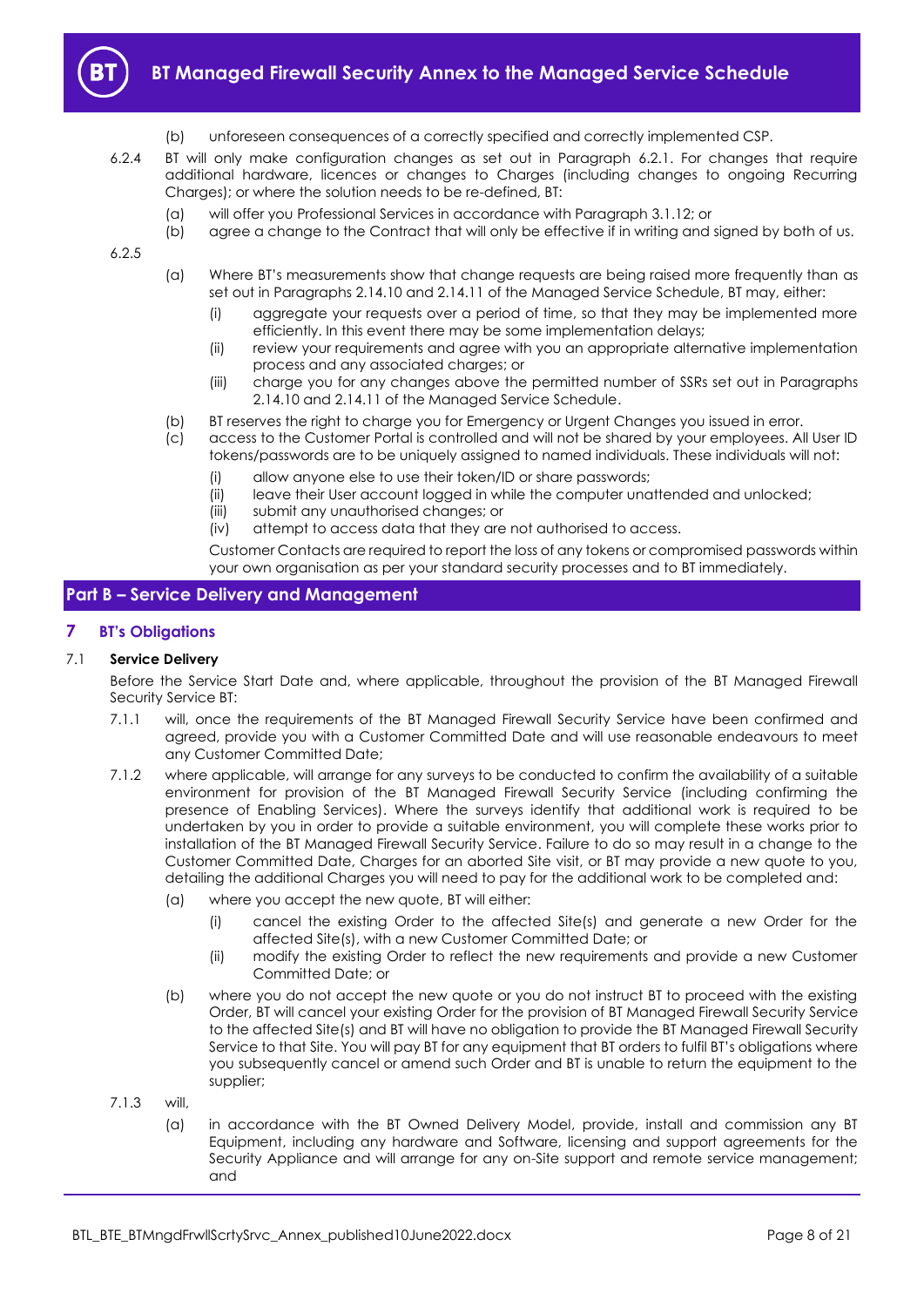

- (b) will, if BT accepts your request to use Customer Equipment for the BT Managed Firewall Security Service in accordance with Paragraph 2.1.2, install and commission that Customer Equipment, including hardware and software, licensing and support agreements for the Security Appliance to BT's specification and will provide on-Site support and remote service management;
- 7.1.4 will provide you with the Site Planning Guide;
- 7.1.5 will appoint a representative to be your single point of contact for BT's project management Service Option, as set out in Paragrap[h 2.2;](#page-2-4) and
- 7.1.6 will validate that you have ordered the correct number of licenses to serve your requirements, in accordance with vendor commercial terms and according to information provided by you and:
	- (a) if BT determines that you have not ordered sufficient licences, BT will notify you and you will seek to rectify the situation within 30 days of the date of notification;
	- (b) if the situation is not resolved within this time BT may suspend the BT Managed Firewall Security Service and subsequently terminate the BT Managed Firewall Security Service in accordance with Clause 18 of the General Terms; and
	- (c) in any event, BT is not liable for unknown breaches of vendor commercial terms, where BT is acting on information provided by you.

## <span id="page-8-0"></span>7.2 **Commissioning of the Service**

Before the Service Start Date, BT will:

- 7.2.1 contact you and agree installation date(s), including access for third party installers;
- 7.2.2 install the BT Equipment or Customer Equipment (as applicable, where BT has agreed for Customer Equipment to be used in accordance with Paragraph 2.1.2). Once installed, BT will configure the BT Managed Firewall Security Service remotely in accordance with your CSP;
- 7.2.3 deploy and configure the Service Option(s) selected by you; and
- <span id="page-8-1"></span>7.2.4 on the date that BT has completed the activities in this Paragrap[h 7.2,](#page-8-0) subject to Paragrap[h 9.5,](#page-13-1) confirm to you that the BT Managed Firewall Security Service is available for performance of any Acceptance Tests in accordance with Paragrap[h 8.2.](#page-11-0)

## 7.3 **During Operation**

On and from the Service Start Date, BT:

- 7.3.1 will, for a period of five Business Days after the Service Start Date, implement any simple changes or corrections to the CSP that may be necessary for the operation of the BT Managed Firewall Security Service. BT will implement such changes as soon as reasonably practicable and they will typically involve individual lines of port/protocol, routing or network address translation changes. Any substantial changes to the CSP will incur additional Charges as set out in Paragraph [9.2](#page-13-2) and may be scheduled for implementation following this five Business Day period;
- 7.3.2 will maintain any relevant Customer Portal and server to provide you with online access to a range of functions including performance reports and placing CSP change requests in accordance with Paragrap[h 6.2;](#page-6-3)
- 7.3.3 may, in the event of a security breach affecting the BT Managed Firewall Security Service, require you to change any or all of your passwords. BT does not guarantee the security of the BT Managed Firewall Security Service against unauthorised or unlawful access or use;
- 7.3.4 will in accordance with the BT Owned Delivery Model, or where BT has agreed that Customer Equipment may be used in accordance with Paragraph 2.1.2*,* manage the ongoing maintenance, monitoring and configuration of BT Equipment or Customer Equipment, as applicable, for the duration of the BT Managed Firewall Security Service. In addition, unless specifically agreed otherwise, BT may install additional BT Equipment on your Site, for the purpose of monitoring and management of the BT Managed Firewall Security Service;
- 7.3.5 will be responsible for ensuring any required software licences and support contracts are renewed for the term of this Contract. Unless you give BT Notice of an intention to terminate in accordance with Paragraph 4.3.1 of the Managed Service Schedule, BT will extend the software licences and any required support contracts for a further 12 months;
- <span id="page-8-2"></span>7.3.6 will notify you if BT anticipates that your hardware or software will become End of Life and will no longer be supported by the BT Managed Firewall Security Service. BT will recommend to you to replace or upgrade the applicable hardware or software at an appropriate time. BT will notify you of any changes to the Charges if the relevant hardware or software is BT Owned and will discuss with you the costs of upgrade if the relevant hardware or Software is Customer Equipment;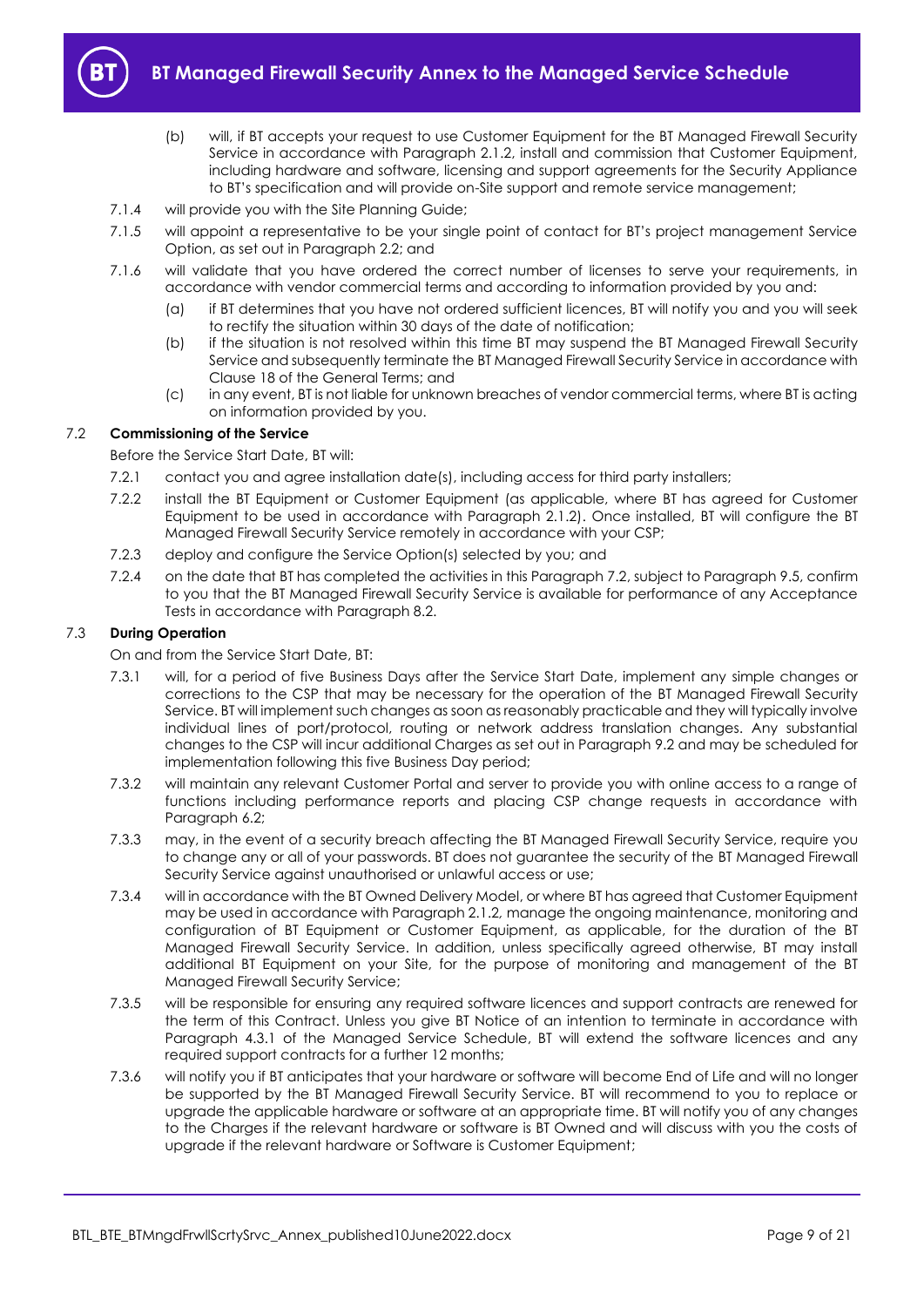

- 7.3.7 will use secure protocols or provide a secure management link to connect to the Security Appliance via the Internet or other agreed network connection, in order to monitor the BT Managed Firewall Security Service proactively and to assist in Incident diagnosis;
- 7.3.8 will provide an Out of Band Access link that connects directly to the Security Appliance(s), via a modem provided by BT and an Access Line provided by you to allow further remote management and diagnostics capability;
- 7.3.9 will, if you select the CSP production Service Option as set out in Paragraph [3.1.13,](#page-5-3) capture the necessary information in consultation with your Customer Contact and produce the CSP;
- 7.3.10 will continuously monitor your Security Appliances at regular intervals over the Internet or other agreed network connection;
- 7.3.11 will provide you with a report in a secure manner if Vulnerabilities reported as having a CVSS score of 7.0 or above are identified. In the report, BT will advise your Nominated Representative of potential High and Critical CVSS scores. BT may not assess the configuration of a Security Appliance (a security policy or internal settings) or contextual exposure of any Security Appliances to the Vulnerability;
- 7.3.12 will, following your request to implement a Patch, agree an installation window with you and confirm to you when the Patch has been installed;
- 7.3.13 will roll the Patch back upon your request in the event that you detect undesirable side-effects. Any activity by BT required to resolve issues resulting from the implementation of a Patch is not covered by the Vulnerability Notification and Patching Service Option and BT will invoice you for additional reasonable Charges; and
- 7.3.14 where the Threat Defence Enhanced Firewall Service Option is specified, BT will implement any changes as part of Automated IOC Blocking as quickly as is technically practicable.

## 7.4 **The End of the Service**

On termination of the BT Managed Firewall Security Service by either of us, BT:

- 7.4.1 will terminate any rights of access to the relevant Customer Portal and relevant Software and stop providing all other elements of the BT Managed Firewall Security Service;
- 7.4.2 will, where requested in writing prior to the termination of this Service, provide, where reasonably practical, configuration information relating to the BT Managed Firewall Security Service provided at the Site(s) in a format that BT reasonably specifies, provided you have, at that time, paid all Charges outstanding at and resulting from termination (whether or not due at the date of termination). You will pay all reasonable expenses incurred by BT in providing this information.

## <span id="page-9-0"></span>**8 Your Obligations**

## 8.1 **Service Delivery**

Before the Service Start Date and, where applicable, throughout the provision of the BT Managed Firewall Security Service by BT, you will:

- 8.1.1 complete any preparation activities that BT may request to enable you to receive the BT Managed Firewall Security Service promptly and in accordance with any reasonable timescales, including, any account names and passwords necessary to install and commission the BT Managed Firewall Security Service on BT Equipment or Customer Equipment;
- 8.1.2 if you have not selected the CSP production Service Option as set out in Paragrap[h 3.1.13,](#page-5-3) submit a CSP that meets the requirements and specifications advised by BT at least 28 Business Days before the Customer Committed Date, including specifications that cover your legacy network, application services and other Enabling Services, using the CSP requirements template. BT will respond with a security policy document, which will in turn be authorised by you at least 10 Business Days before the Customer Committed Date;
- 8.1.3 retain responsibility for the CSP;
- 8.1.4 if an Out of Band Access modem is not included as part of the BT Managed Firewall Security Service, agree an appropriate alternative with BT to allow for fault diagnosis and base configuration, allowing BT to establish in-band control of the Security Appliance, at the time of installation and following a failure of the Security Appliance;
- 8.1.5 ensure that your Internet access circuit bandwidth is sufficient to meet your requirements and the requirement for in-band management access from BT;
- 8.1.6 manage, and provide BT with accurate details of your internal IP Address design;
- 8.1.7 register any required Internet domain names using legitimate addresses which are public, registered and routed to your Site;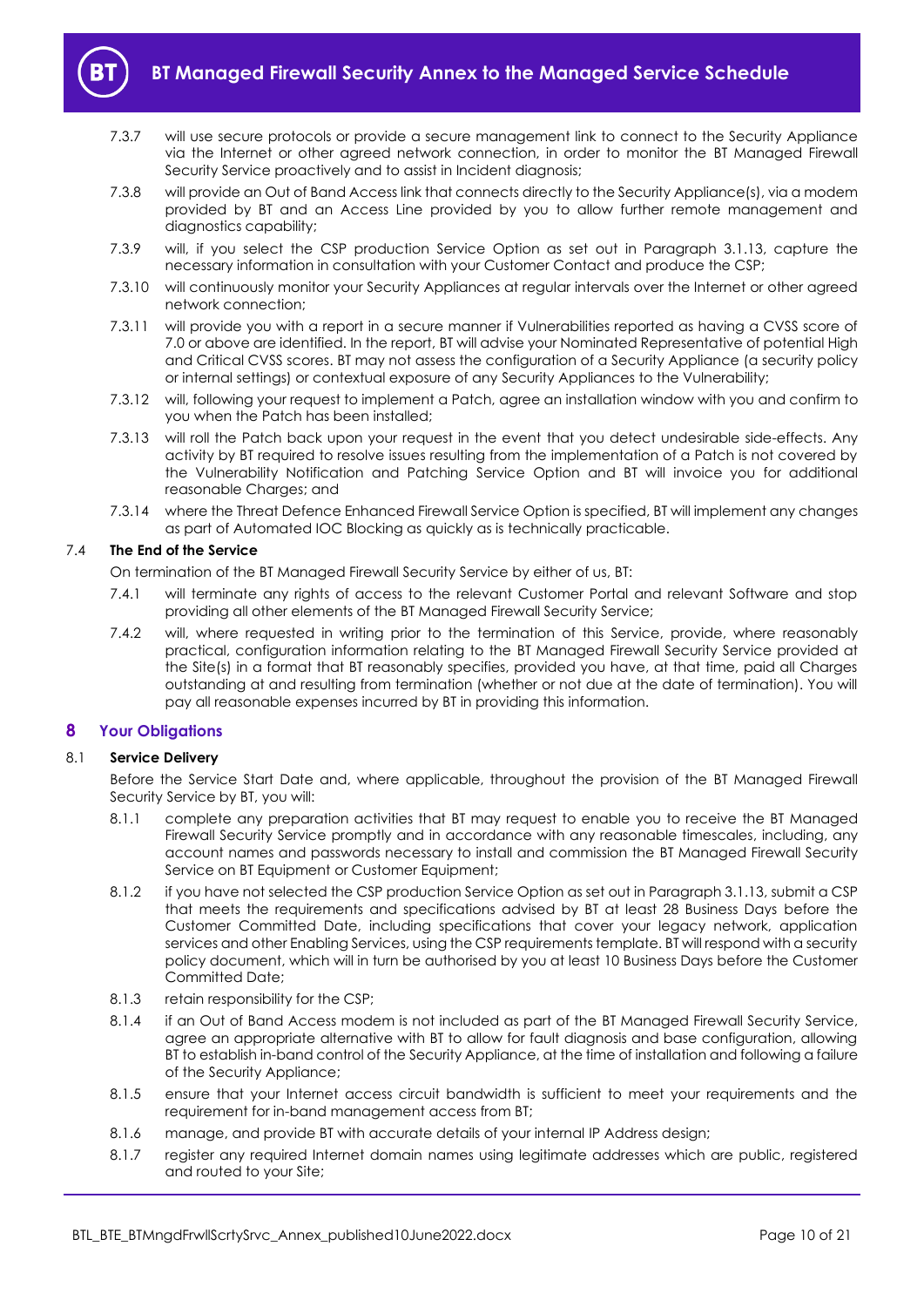

- 8.1.8 modify your network routing to ensure appropriate traffic is directed to the Security Appliance. You acknowledge that switches provided as part of the BT Managed Firewall Security Service only provide direct physical connectivity between Security Appliances and are not intended to support any network routing functionality;
- 8.1.9 ensure that Security Appliances are able to receive updates, such as Vulnerability signatures, directly over the Internet, or over an alternative path agreed with BT for that purpose;
- 8.1.10 obtain and provide in-life support for any Software running on your Security Appliances;
- 8.1.11 where necessary, provide and manage physical or virtual servers on your Site to a specification that BT agrees to run any Software that BT provides;
- 8.1.12 if BT has agreed to provide all or part of the BT Managed Firewall Security Service using Customer Equipment, ensure that the Customer Equipment is working correctly. If it is discovered to be faulty before the Service Start Date:
	- (a) you will be responsible for resolving any faults;
	- (b) BT will raise Charges to cover any additional Site visits; and
	- (c) agreed Customer Committed Date may no longer apply, in such case BT will notify you;
- 8.1.13 ensure that your network and all applications conform to relevant industry standards and provide written confirmation of this to BT upon reasonable request;
- 8.1.14 be responsible for ensuring compliance with Applicable Law, including obtaining (if required) local import and User licenses and the written authority from all respective authorities, particularly for countries where the use and import of encryption Software and devices may be restricted by Applicable Law, or the export and re-export of the encryption Software or devices may be subject to the United States of America export control law, not act to misuse the BT Managed Firewall Security Service as provided by BT to contravene or circumvent these laws. BT may treat any contravention of these laws as a material breach and:
	- (a) suspend the BT Managed Firewall Security Service and BT may refuse to restore BT Managed Firewall Security Service until BT receives an acceptable assurance from you that there will be no further contravention; or
	- (b) terminate the BT Managed Firewall Security Service upon Notice in accordance with Clause 25 of the General Terms;
- 8.1.15 prepare and maintain the Site(s) for the installation of BT Equipment and Customer Equipment and supply of the BT Managed Firewall Security Service, including:
	- (a) providing a suitable and safe operational environment for any BT Equipment or Customer Equipment including all necessary trunking, conduits, cable trays, and telecommunications connection points in accordance with BT's reasonable instructions and applicable installation standards;
	- (b) taking up or removing any fitted or fixed floor coverings, ceiling tiles and partition covers or providing any openings in buildings required to connect BT Equipment or Customer Equipment to appropriate telecommunications facilities in time to allow BT to undertake any necessary installation or maintenance services;
	- (c) carrying out any work that may be required after installation to make good any cosmetic damage caused during the installation or maintenance;
	- (d) providing a secure, continuous power supply at the Site(s) for the operation and maintenance of the BT Managed Firewall Security Service and BT Equipment or Customer Equipment at such points and with such connections as BT specifies, and, in order to mitigate any interruption to the BT Managed Firewall Security Service resulting from failure in the principal power supply, providing back-up power with sufficient capacity to conform to the standby requirements of the applicable British standards; and
	- (e) complying with the Site Planning Guide.
- 8.1.16 in relation to BT Equipment:
	- (a) BT Equipment will remain BT's property at all times and risk in BT Equipment will pass to you upon delivery, whether or not the BT Equipment has been installed;
	- (b) keep the BT Equipment safe and without risk to health;
	- (c) only use the BT Equipment, or allow it to be used, in accordance with any instructions or authorisation BT may give and for the purpose for which it is designed;
	- (d) not move the BT Equipment or any part of it from the Site(s) without BT's prior written consent and you will pay BT's costs and expenses reasonably incurred as a result of such move or relocation;
	- (e) not make any alterations or attachments to, or otherwise interfere with the BT Equipment, nor permit any person (other than a person authorised by BT) to do so, without BT's prior written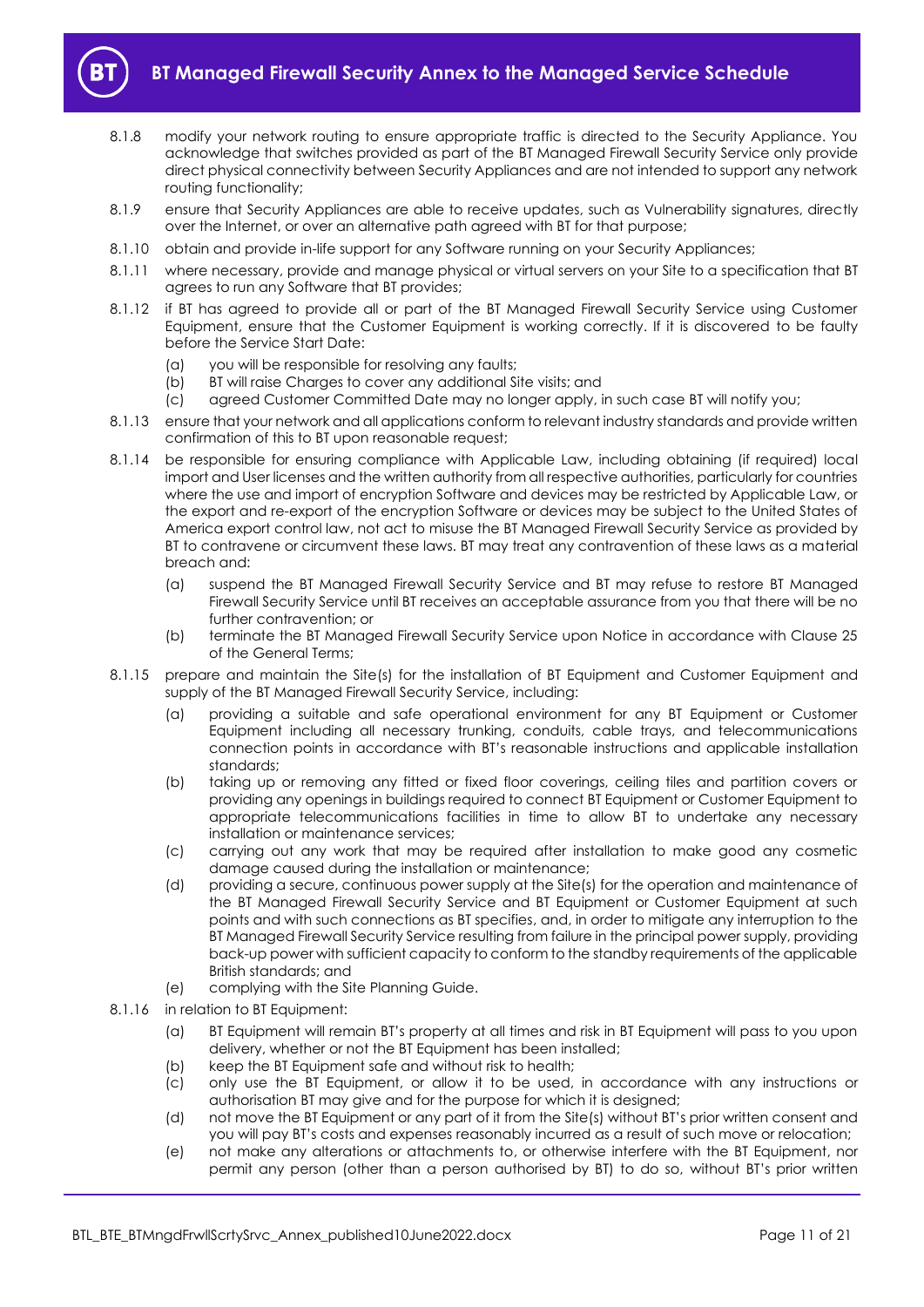consent and if BT gives BT's consent agree that any alterations or attachments are part of the BT Equipment;

- (f) not sell, charge, assign, transfer or dispose of or part with possession of the BT Equipment or any part of it;
- (g) not allow any lien, encumbrance or security interest over the BT Equipment, nor pledge the credit of BT for the repair of the BT Equipment or otherwise;
- (h) not claim to be owner of the BT Equipment and ensure that the owner of the Site(s) will not claim ownership of the BT Equipment, even where the BT Equipment is fixed to the Site(s);
- (i) obtain appropriate insurance against any damage to or theft or loss of the BT Equipment;
- (j) in addition to any other rights that BT may have, reimburse BT for any losses, costs or liabilities arising from your use or misuse of the BT Equipment or where the BT Equipment is damaged, stolen or lost, except where the loss or damage to BT Equipment is a result of fair wear and tear or caused by BT;
- (k) ensure that the BT Equipment appears in BT's name in your accounting books;
- (l) where there is a threatened seizure of the BT Equipment, or an Insolvency Event applies to you, immediately provide BT with Notice so that BT may take action to repossess the BT Equipment; and
- (m) notify interested third parties that BT owns the BT Equipment;
- 8.1.17 identify and provide the name and contact details for a primary and secondary Nominated Representative who may both be responsible for liaising with BT regarding the Vulnerability Notification and Patching Service Option; and
- 8.1.18 advise BT if the Nominated Representative changes and ensure that BT has the current details of the Nominated Representative;
- 8.1.19 ensure that the Nominated Representative will:
	- (a) request implementation of Patches for each affected Security Appliance for the Vulnerability Notification and Patching Service Option;
	- (b) agree a time slot with BT for the implementation of such Patches;
	- (c) assess the suitability for deployment of the Patches that BT advises are available to address notified Vulnerabilities within your specific environments and for any post-implementation testing; and
	- (d) request and authorise that the Patch is reversed out in the event that the Patch introduces issues.

## <span id="page-11-3"></span><span id="page-11-0"></span>8.2 **Acceptance Tests**

- 8.2.1 You will carry out the Acceptance Tests for the BT Managed Firewall Security Service within five Business Days after receiving Notice from BT in accordance with Paragraph [7.2.4](#page-8-1) ("**Acceptance Test Period**").
- <span id="page-11-2"></span>8.2.2 The BT Managed Firewall Security Service is accepted by you if you confirm acceptance in writing during the Acceptance Test Period or is treated as being accepted by you if you do not provide BT with Notice to the contrary by the end of the Acceptance Test Period.
- 8.2.3 Subject to Paragrap[h 8.2.4,](#page-11-1) the Service Start Date will be the earlier of the following:
	- (a) the date that you confirm or BT deems acceptance of the BT Managed Firewall Security Service in writing in accordance with Paragraph [8.2.2;](#page-11-2) or
	- (b) the date of the first day following the Acceptance Test Period.
- <span id="page-11-1"></span>8.2.4 If, during the Acceptance Test Period, you provide BT Notice that the Acceptance Tests have not been passed, BT will remedy the non-conformance without undue delay and provide you Notice that BT has remedied the non-conformance and inform you of the Service Start Date. Where the non-conformance is outside the scope of the BT Managed Firewall Security Service, or due to delays or inaccuracies in information provided by you to BT, including the requirements of the CSP, BT may apply additional Charges to remedy the non-conformances.

## 8.3 **Service Operation**

On and from the Service Start Date, you:

- 8.3.1 will ensure that all Software provided is used solely for operation of the BT Managed Firewall Security Service;
- 8.3.2 will immediately disconnect any Customer Equipment, or advise BT to do so at your expense, where Customer Equipment:
	- (a) does not meet any relevant instructions, standards or Applicable Law; or
	- (b) contains or creates material that is in breach of the Acceptable Use Policy and you are contacted by BT about such material,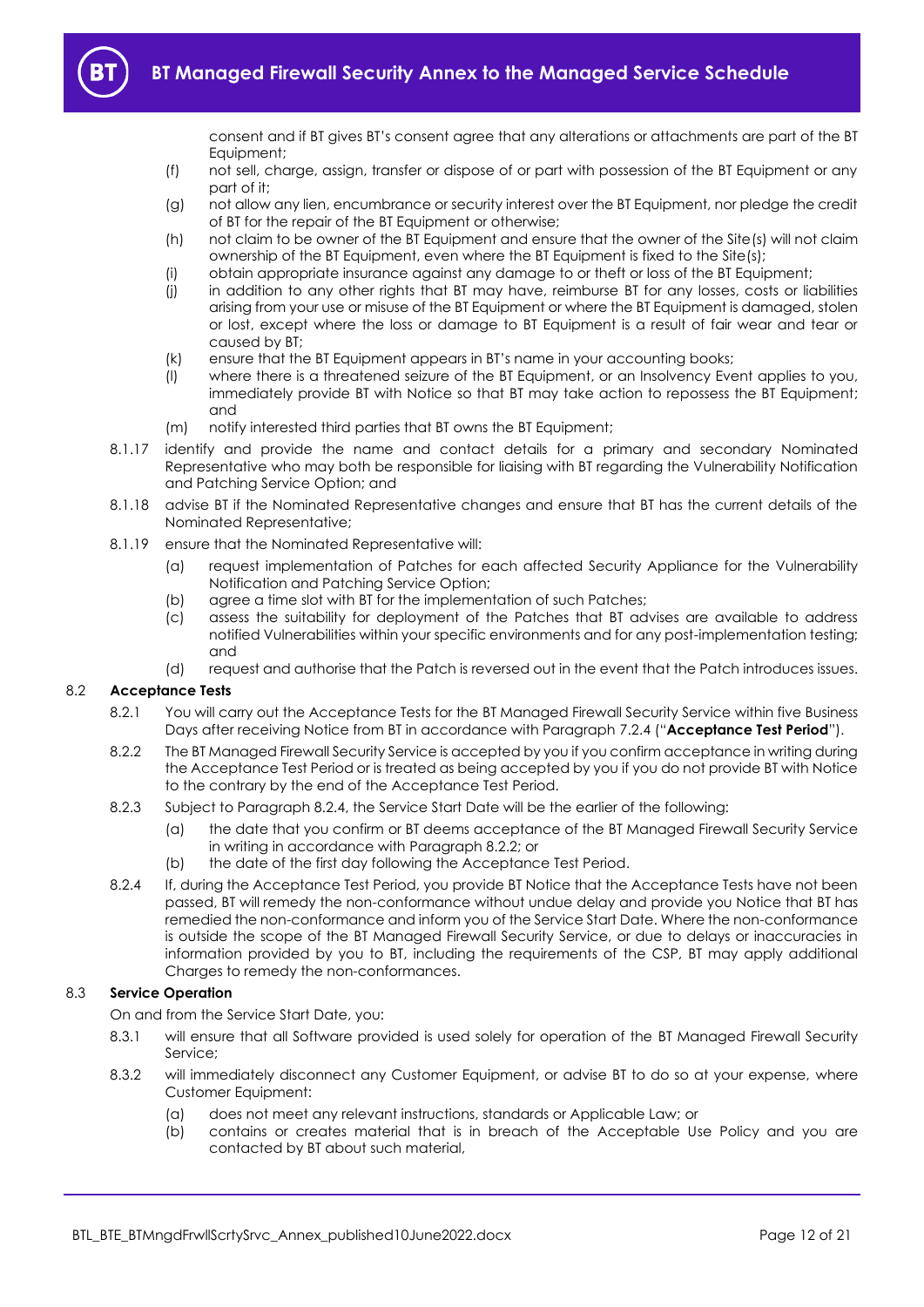and redress the issues with the Customer Equipment prior to reconnection to the BT Managed Firewall Security Service;

- 8.3.3 will distribute, manage and maintain access profiles, passwords and other systems administration information relating to the control of Users' access to the BT Managed Firewall Security Service, including the Customer Portal.
- 8.3.4 will agree to upgrade or replace your hardware or software if it becomes End of Life in accordance with BT's recommendation set out in Paragrap[h 7.3.6.](#page-8-2) If you do not replace or upgrade in accordance with BT's recommendation, BT will not be liable for any faults or errors when your hardware or software becomes out of support, and BT will only be able to provide you with a limited BT Managed Firewall Security Service;
- 8.3.5 will in relation to the BT Owned Delivery Model and in the event of a failure of a Security Appliance, permit BT or BT's agents at BT's discretion to remove and replace faulty components or to remove the faulty Security Appliance in its entirety and exchange it with a functioning replacement. BT will use reasonable endeavours to ensure any data on the recovered appliance or components is rendered unreadable prior to disposal or recycling;
- 8.3.6 will ensure the appropriate amount of capacity on your selected Security Appliances in order for BT to deliver the BT Managed Firewall Security Service.
- 8.3.7 will request, if applicable, up to five login/password combinations for access to a Customer Portal for use by you or your agents. You may assign one login combination to BT's personnel. You are responsible for your agents' use of these IDs; and
- 8.3.8 agree that:
	- (a) BT will not be liable for failure to supply or delay in supplying the BT Managed Firewall Security Service if another supplier delays or refuses the supply of an electronic communications service to BT and no alternative service is available at reasonable cost;
	- (b) BT will provide the BT Managed Firewall Security Service to you on an "as is" and "as available" basis. BT does not guarantee that the BT Managed Firewall Security Service:
		- (i) will be performed error-free, without Incident or interruption or that BT will correct all errors in the BT Managed Firewall Security Service;
		- (ii) will operate in combination with your content or applications or with any other software, hardware, systems or data;
		- (iii) including any products, information or other material you obtain under or in connection with this Contract, will meet your requirements;
		- (iv) will ensure any particular outcome of Automated IOC Blocking undertaken as part of the Threat Defence Enhanced Firewall Service Option, including but not limited to any reduction in Security Incidents or to the threat impact on any Customer Equipment or your wider network; and
		- (v) will detect, intercept or block all malware or malicious threats;
	- (c) BT will not be liable in the event that Software updates from the supplier used to identify and control your network traffic (including malware signatures, URL categories or application definitions) contain errors or omissions, beyond making appropriate corrections (where reasonably possible) as soon as reasonably practical;
	- (d) you will own all right, title and interest in and to all of your information and will have sole responsibility for the legality, reliability, integrity, accuracy and quality of any of your information; and
	- (e) you will be responsible for results obtained from the use of the BT Managed Firewall Security Service, and for conclusions drawn from such use. BT will have no liability for any damage caused by errors or omissions in any information, instructions or scripts provided to BT by you in connection with the BT Managed Firewall Security Service, or any actions taken by BT at your direction.

## <span id="page-12-0"></span>**9 Invoicing**

- 9.1 Unless stated otherwise in an applicable Order, BT will invoice you for the following Charges in the amounts set out in any applicable Order:
	- 9.1.1 the following components, depending on the options selected in the Order: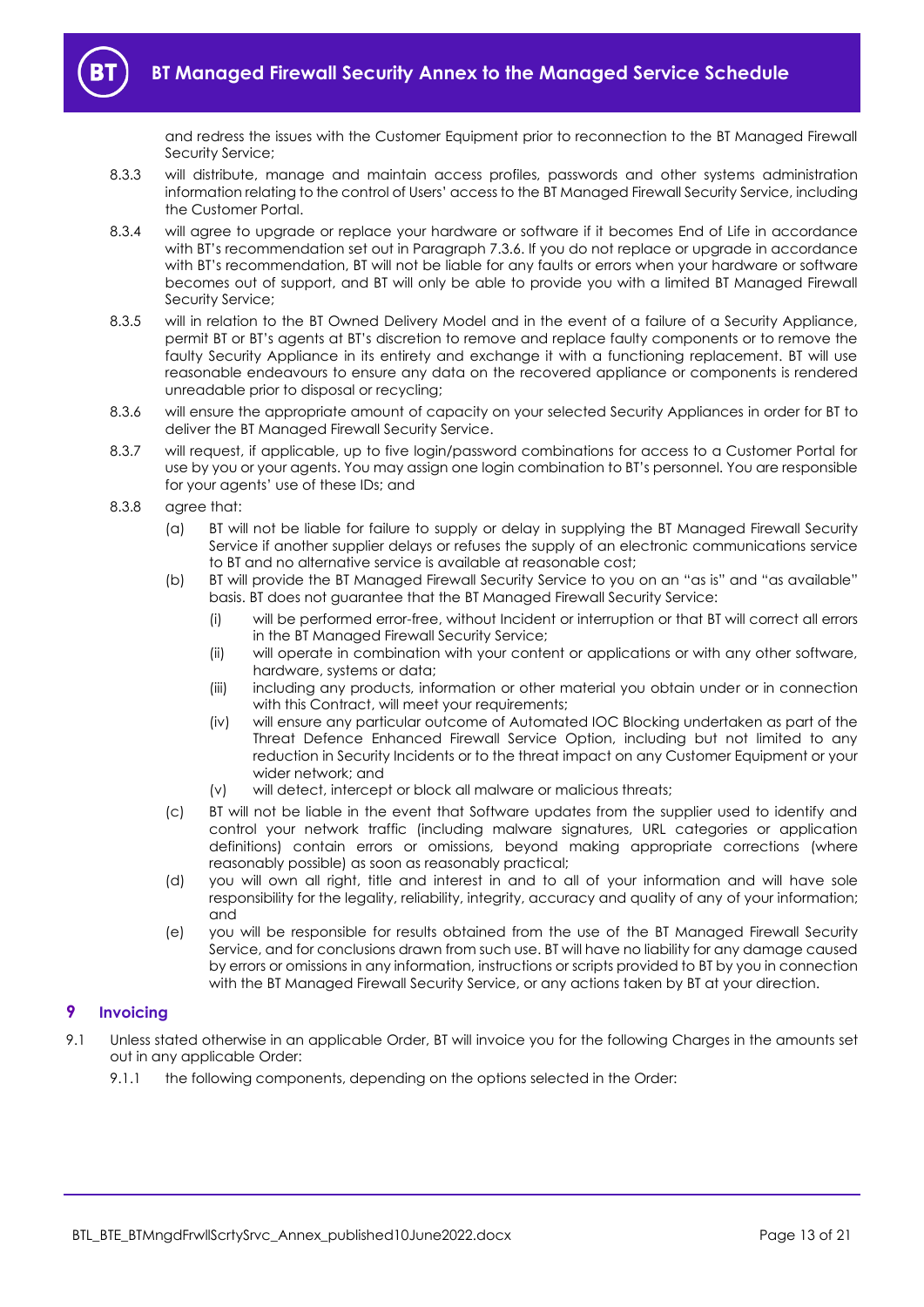| <b>Pricing Component</b>      | <b>One-time Charge</b>                                                                                                                                                                                                  | <b>Recurring Charge</b>                                                                                            | <b>Notes</b>                                                                                                                                                                                                                                                                                              |
|-------------------------------|-------------------------------------------------------------------------------------------------------------------------------------------------------------------------------------------------------------------------|--------------------------------------------------------------------------------------------------------------------|-----------------------------------------------------------------------------------------------------------------------------------------------------------------------------------------------------------------------------------------------------------------------------------------------------------|
| <b>Security Appliances</b>    | Charges relating to the<br>supply and installation of<br>Security Appliances<br>provided on an outright<br>sale basis will be invoiced<br>under the separate<br>contract for the purchase<br>of the Security Appliance. | Charges relating to the<br>supply and installation of<br>Security Appliances<br>provided on a rental basis. model. | Different charges apply according to<br>location and to different Security<br>Appliances, depending on vendor and                                                                                                                                                                                         |
| <b>Security Licenses</b>      | Charges relating to the<br>supply of one-off or<br>perpetual licences.                                                                                                                                                  | Charges relating to<br>recurring licenses and<br>supplier support contracts.                                       | Charges vary, usually according to the<br>number of your IP Addresses or Users.                                                                                                                                                                                                                           |
| <b>Service Provision</b>      | Charges relating to project<br>management and<br>commissioning of the BT<br>Managed Firewall Security<br>Service.                                                                                                       | N/A                                                                                                                | Also applies to in-life changes to the BT<br>Managed Firewall Security Service.                                                                                                                                                                                                                           |
| <b>Service Management Fee</b> | Set-up                                                                                                                                                                                                                  | Monthly Management                                                                                                 | Covers provision and ongoing delivery<br>of Service Options, including Out of<br>Band management capability,<br>Incident management and proactive<br>monitoring of the BT Managed Firewall<br>Security Service.<br>Covers implementation of CSP change<br>requests in accordance with<br>Paragraph 6.2.1. |
| <b>Professional Services</b>  | Consultancy                                                                                                                                                                                                             | N/A                                                                                                                | Initial (optional) capture of CSP. Ad<br>hoc consultancy as requested<br>(charged on a per day basis).                                                                                                                                                                                                    |
| Service De-Installation       | De-<br>Commissioning of the BT<br><b>Managed Firewall Security</b><br>Service.                                                                                                                                          | N/A                                                                                                                | Covers disconnection and removal of<br>BT Equipment from your Site at end of<br>Contract.                                                                                                                                                                                                                 |

9.1.2 any Termination Charges incurred are payable in accordance with Paragraph 4.7 of the Managed Service Schedule and Paragraph 10 of this Annex upon termination of the relevant BT Managed Firewall Security Service.

- <span id="page-13-2"></span>9.2 BT will charge you for changes to the CSP within its Service Management Fee. BT will invoice you for additional Charges where the changes are outside the scope of the Service Management Fee.
- 9.3 BT may invoice you for any of the following Charges in addition to those set out in the Order:
	- 9.3.1 Charges for investigating Incidents that you report to BT where BT finds no Incident or that the Incident is outside the Service Management Boundary or where the cause of the Incident was found to be as a result of faulty Customer Equipment;
	- 9.3.2 Charges for expediting provision of the BT Managed Firewall Security Service at your request after you have been informed of the Customer Committed Date;
	- 9.3.3 Charges for the refresh or upgrade of appliances or applications if required by you, unless the refresh or upgrade is operationally necessary to enable BT to continue to provide the BT Managed Firewall Security Service. This does not apply to patching of applications or changes to the CSP. Any refresh or upgrade that is required as a result of capacity issues arising as a consequence of an increase in traffic or activation of new features will be charged to you;
	- 9.3.4 Charges incurred due to inaccuracies in information provided by you to BT, including the requirements of the CSP.
- 9.4 Subject to Paragraph 4.5.1(a) of the Managed Service Schedule, the invoicing start date for the BT Managed Firewall Security Service is the Service Start Date.
- <span id="page-13-1"></span>9.5 BT will usually install and configure BT Equipment or Customer Equipment (where relevant) on the same day. If you require BT to delay configuration once the BT Equipment or Customer Equipment has been installed, BT may commence invoicing for the BT Equipment or Customer Equipment from the date of installation. If configuration is delayed for more than 30 days at your request, BT will commence invoicing for the BT Managed Firewall Security Service.

## <span id="page-13-0"></span>**10 Charges at the end of the Contract**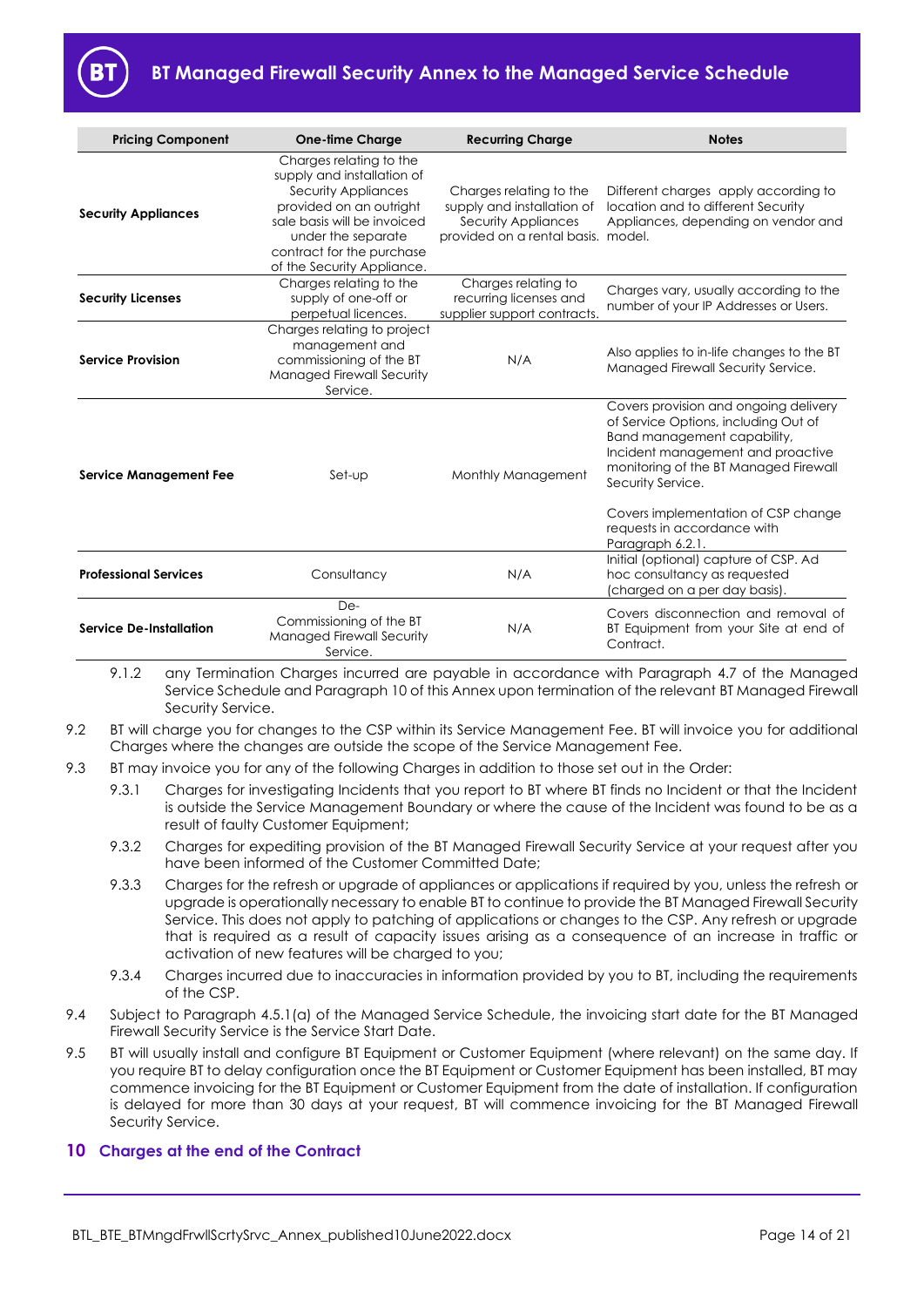

- 10.1 In addition to the Charges set out at Paragraph 4.7 of the Managed Service Schedule, if you terminate the BT Managed Firewall Security Service for convenience in accordance with Clause 17 of the General Terms during the Minimum Period of Service you will pay BT:
	- 10.1.1 for any parts of the BT Managed Firewall Security Service that were terminated after the first 12 months of the Minimum Period of Service, Termination Charges, as compensation, equal to 20 per cent of the Recurring Charges for any remaining months of the Minimum Period of Service, with the exception of the Recurring Charges for the Security Appliances provided on a rental basis which will be 100 per cent of the Recurring Charges for any remaining months of the Minimum Period of Service.

## <span id="page-14-0"></span>**11 IP Addresses and Domain Names**

- 11.1 Except for IP Addresses expressly registered in your name, all IP Addresses and Domain Names made available with the BT Managed Firewall Security Service will at all times remain BT's property or the property of BT's suppliers and are non-transferable.
- 11.2 All of your rights to use such IP Addresses or Domain Names will cease on termination or expiration of the BT Managed Firewall Security Service.
- 11.3 BT cannot ensure that any requested Domain Name is available from or approved for use by the applicable Regional Internet Registry and BT has no liability for any failure in the Domain Name registration, transfer or renewal process.
- 11.4 You will not use IP Addresses that you do not own or that are incorrectly specified and you will be responsible for the use of IP Addresses within your network. BT may apply additional Charges for dealing with changes or Incidents that occur as a result of incorrect / illegal IP Addressing schemes.
- 11.5 You warrant that you are the owner of, or are authorised by the owner of, the trade mark or name that you wish to use as a Domain Name, and that such Domain Name will not infringe the rights of any person in a corresponding trade mark or name.
- 11.6 You will pay all fees associated with registration and maintenance of your Domain Name, and will reimburse BT for any and all fees that BT pays to any applicable Regional Internet Registry, and thereafter pay such fees directly to the applicable Regional Internet Registry.

## <span id="page-14-1"></span>**12 WEEE Directive**

- <span id="page-14-2"></span>12.1 You will comply with Article 13 of the Waste Electrical and Electronic Equipment Directive 2012 ("**WEEE Directive**") for the costs of collection, treatment, recovery, recycling and environmentally sound disposal of any equipment supplied under the Contract that has become waste electrical and electronic equipment ("**WEEE**").
- 12.2 For the purposes of Article 13 of the WEEE Directive this Paragraph [12](#page-14-1) is an alternative agreement to finance the collection, treatment, recovery, recycling and environmentally sound disposal of WEEE.
- 12.3 You will comply with any information recording or reporting obligations imposed by the WEEE Directive.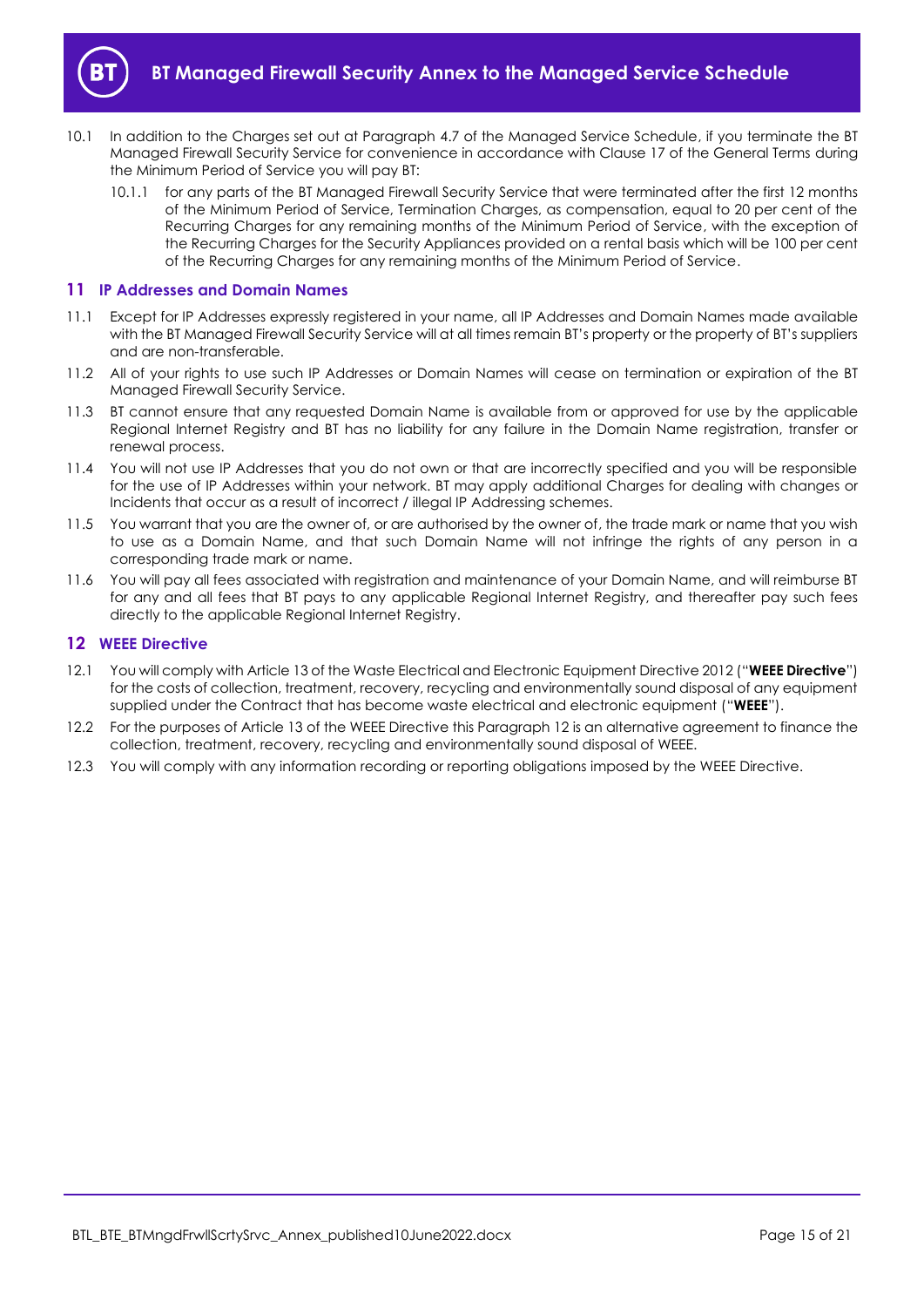

# <span id="page-15-0"></span>**Part C – Service Levels**

## <span id="page-15-1"></span>**13 On Time Delivery**

## <span id="page-15-7"></span>13.1 **On Time Delivery Service Level**

13.1.1 BT will deliver the BT Managed Firewall Security Service on or before the Customer Committed Date (the "**On Time Delivery Service Level**").

## 13.2 **Exceptions**

- 13.2.1 If you request a change to the BT Managed Firewall Security Service or any part of the BT Managed Firewall Security Service, including any BT Equipment or Customer Equipment or any IP Address location, or delay the completion of your obligations as set out in Paragraph 8, then BT may change the Customer Committed Date to accommodate that change or delay.
- 13.2.2 The On-Time Delivery Service Level does not apply to upgrades or changes to the BT Managed Firewall Security Services, unless these require the installation of new components and have an agreed delivery date, in which case the Customer Committed Date will be that agreed delivery date.
- 13.2.3 BT may expedite delivery of the BT Managed Firewall Security Service for operational reasons or in response to a request from you, but this will not revise the Customer Committed Date.

## <span id="page-15-2"></span>**14 Service Availability**

#### <span id="page-15-6"></span>14.1 **Availability Service Level**

- 14.1.1 From the Service Start Date, BT will provide the BT Managed Firewall Security Service with a target availability corresponding to the agreed SLA Category for the BT Managed Firewall Security Service as set out in the table in Paragraph [14.2.2](#page-15-3) below (the "**Availability Service Level**").
- 14.1.2 You may request Availability Service Credits for Qualifying Incidents at either:
	- (a) the Standard Availability Service Credit Rate, as set out in Paragraph [14.3.5;](#page-16-2) or
	- (b) as applicable, the Elevated Availability Service Credit Rate, as set out in Paragraph [14.3.6.](#page-16-3)

#### 14.2 **SLA Categories**

- 14.2.1 The SLA Categories depend on a number of factors, including:
	- (a) any applications you deploy and any CSP you implement;
	- (b) the broader network and server environment including any resilient elements; and (c) the physical location of the Security Appliances and availability of on-Site field sup
	- the physical location of the Security Appliances and availability of on-Site field support.
- <span id="page-15-3"></span>14.2.2 The following table sets out the Availability Annual Targets, the Maximum Annual Availability Downtime, the Maximum Monthly Availability Downtime, the Standard Availability Service Credit Rate, the Elevated Availability Service Credit Rate and the Service Credit Interval for each SLA Category:

| <b>SLA</b><br>Category | <b>Availability</b><br><b>Annual Target</b> | Maximum<br>Annual<br><b>Availability</b><br><b>Downtime</b> | <b>Maximum</b><br><b>Monthly</b><br><b>Availability</b><br><b>Downtime</b> | <b>Standard</b><br><b>Availability</b><br><b>Service Credit</b><br>Rate | Elevated<br><b>Availability</b><br><b>Service Credit</b><br>Rate | <b>Service Credit</b><br>Interval |
|------------------------|---------------------------------------------|-------------------------------------------------------------|----------------------------------------------------------------------------|-------------------------------------------------------------------------|------------------------------------------------------------------|-----------------------------------|
| $Cat A++$              | $\geq$ 99.999%                              | 5 minutes                                                   | 0 minutes                                                                  | 4%                                                                      | 8%                                                               | 5 min                             |
| Cat A+                 | $\geq 99.99\%$                              | 1 hour                                                      | 0 minutes                                                                  | 4%                                                                      | 8%                                                               | 15 min                            |
| Cat A1                 | $\geq 99.97\%$                              | 3 hours                                                     | 0 minutes                                                                  | 4%                                                                      | 8%                                                               | hour                              |
| Cat A                  | $\geq 99.95\%$                              | 4 hours                                                     | 0 minutes                                                                  | 4%                                                                      | 8%                                                               | hour                              |
| Cat B                  | $\geq 99.90\%$                              | 8 hours                                                     | 1 hour                                                                     | 4%                                                                      | 8%                                                               | I hour                            |
| Cat C                  | $\geq 99.85\%$                              | 13 hours                                                    | 3 hours                                                                    | 4%                                                                      | 4%                                                               | I hour                            |
| Cat D                  | $\geq 99.80\%$                              | 17 hours                                                    | 5 hours                                                                    | 4%                                                                      | $4\%$                                                            | hour                              |
| Cat E                  | $\geq 99.70\%$                              | 26 hours                                                    | 7 hours                                                                    | 4%                                                                      | $4\%$                                                            | hour                              |
| Cat F                  | $\geq 99.50\%$                              | 43 hours                                                    | 9 hours                                                                    | 4%                                                                      | 4%                                                               | i hour                            |
| Cat G                  | $\geq 99.00\%$                              | 87 hours                                                    | 11 hours                                                                   | 4%                                                                      | $4\%$                                                            | I hour                            |
| Cat H                  | $\geq 98.00\%$                              | 175 hours                                                   | 13 hours                                                                   | 4%                                                                      | 4%                                                               | hour .                            |
| Cat I                  | $\geq 97.00\%$                              | 262 hours                                                   | 15 hours                                                                   | 4%                                                                      | 4%                                                               | l hour                            |

## <span id="page-15-4"></span>14.3 **Availability Service Credits**

- 14.3.1 If a Qualifying Incident occurs, BT will measure and record the Availability Downtime for the Site starting from when you report or BT gives you notice of a Qualifying Incident, and ending when BT closes the Incident in accordance with Paragraph 7.1.3 of the Managed Service Schedule.
- <span id="page-15-5"></span>14.3.2 BT will measure the Availability Downtime in units of full minutes during the Local Contracted Business Hours for Access Line Incidents, and during the Contracted Maintenance Hours for BT Equipment Incidents. Where the BT Managed Firewall Service is connected to a third party network, the Availability Service Level will not apply.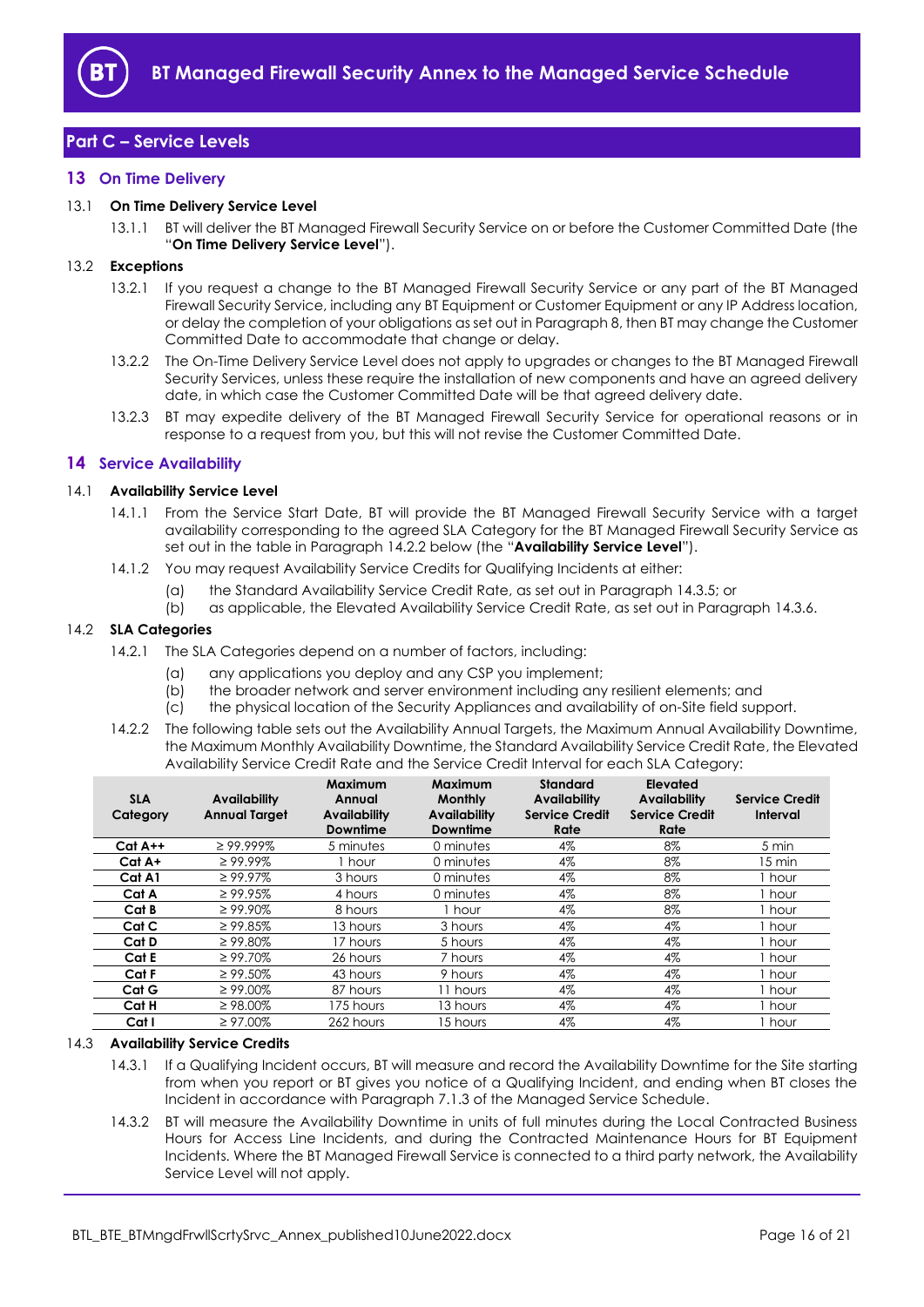

- <span id="page-16-4"></span>14.3.3 Following the measurement taken in accordance with Paragraph [14.3.1](#page-15-4) and Paragraph [14.3.2,](#page-15-5) BT will calculate the cumulative Availability Downtime for the calendar month(s) in which the Qualifying Incident occurred (the "**Cumulative Monthly Availability Downtime**") and for the previous 12 consecutive calendar months (the "**Cumulative Annual Availability Downtime**").
- 14.3.4 In the event a Site has been installed for less than 12 consecutive months, BT will apply an assumed Cumulative Annual Availability Downtime for the previous 12 consecutive months for that Site or Circuit using the Availability Downtime data recorded to date.
- <span id="page-16-2"></span>14.3.5 If the Cumulative Monthly Availability Downtime of the Site exceeds the Maximum Monthly Availability Downtime, you may request Availability Service Credits at the Standard Availability Service Credit Rate for each stated Service Credit Interval above the Maximum Monthly Availability Downtime.
- <span id="page-16-3"></span>14.3.6 If the Cumulative Annual Availability Downtime of the Site or Circuit exceeds the Maximum Annual Availability Downtime, you may request Availability Service Credits for all further Qualifying Incidents at the Elevated Availability Service Credit Rate for each started Service Credit Interval above the Maximum Annual Availability Downtime up to and until the Cumulative Annual Availability Downtime by BT Managed Firewall Security Service is less than the Maximum Annual Availability Downtime.
- 14.3.7 Availability Service Credits are available up to a maximum amount equal to 100 per cent of the monthly Recurring Charges.

## <span id="page-16-0"></span>**15 Resiliency Restoration**

## <span id="page-16-5"></span>15.1 **Resiliency Restoration Service Level**

Where you have purchased a Resilient Service (as set out in the applicable Order) and experience loss of BT Managed Firewall Security Service on any Resilient Component (which does not amount to a Severity Level 1 Incident), BT aims to restore the BT Managed Firewall Security Service to the affected Resilient Components within one Business Day of you reporting the Incident, or BT detecting the Incident, ("**Resiliency Restoration Service Level**"). The Resiliency Restoration Service Level will not apply where there is a Qualifying Incident (in which case, the Availability Service Level will apply, in accordance with Paragraph 14.

#### 15.2 **Resiliency Restoration Service Credits**

- 15.2.1 If the affected Resilient Components are not restored within one Business Day, you may request a Resilience Restoration Service Credit for each commenced hour in excess of the Resiliency Restoration Service Level.
- 15.2.2 This Service Credit only applies where the Resilient Component is covered by an on-Site maintenance agreement of next Business Day or shorter.

## <span id="page-16-1"></span>**16 Requests for Service Credits**

- 16.1 You may request applicable Service Credits within 28 days of the end of the calendar month in which an Incident occurred by providing details of the reason for the claim. Any failure by you to submit a request in accordance with this Paragraph 16.1 will constitute a waiver of any claim for Service Credits for that calendar month.
- 16.2 Upon receipt of a valid request for Service Credits in accordance with Paragraph 16.1;
	- 16.2.1 BT will issue you with the applicable Service Credits by deducting those Service Credits from your invoice within two billing cycles of the request being received; and
	- 16.2.2 following termination of the Contract where no further invoices are due to be issued by BT, BT will pay you the Service Credits in a reasonable period of time.
- 16.3 Service Credits for all Service Levels will be aggregated and are available up to a maximum amount equal to 100 per cent of the monthly Recurring Charge for the affected BT Managed Firewall Security Service (before any discount has been applied).
- 16.4 All Service Levels and Service Credits will be calculated in accordance with information recorded by, or on behalf of, BT.
- 16.5 The Service Levels under this Annex will not apply:
	- 16.5.1 in the event that Clause 8 of the General Terms applies;
	- 16.5.2 during any trial period of the BT Managed Firewall Security Service;
	- 16.5.3 to failures due to any Force Majeure Event;
	- 16.5.4 if you cause a delay or do not provide any requested information in accordance with any reasonable timescales BT tells you about;
	- 16.5.5 if your hardware or software becomes End of Life and BT has notified you of this in accordance with Paragraph 7.3.6 and you choose not to replace or upgrade the applicable hardware or software; or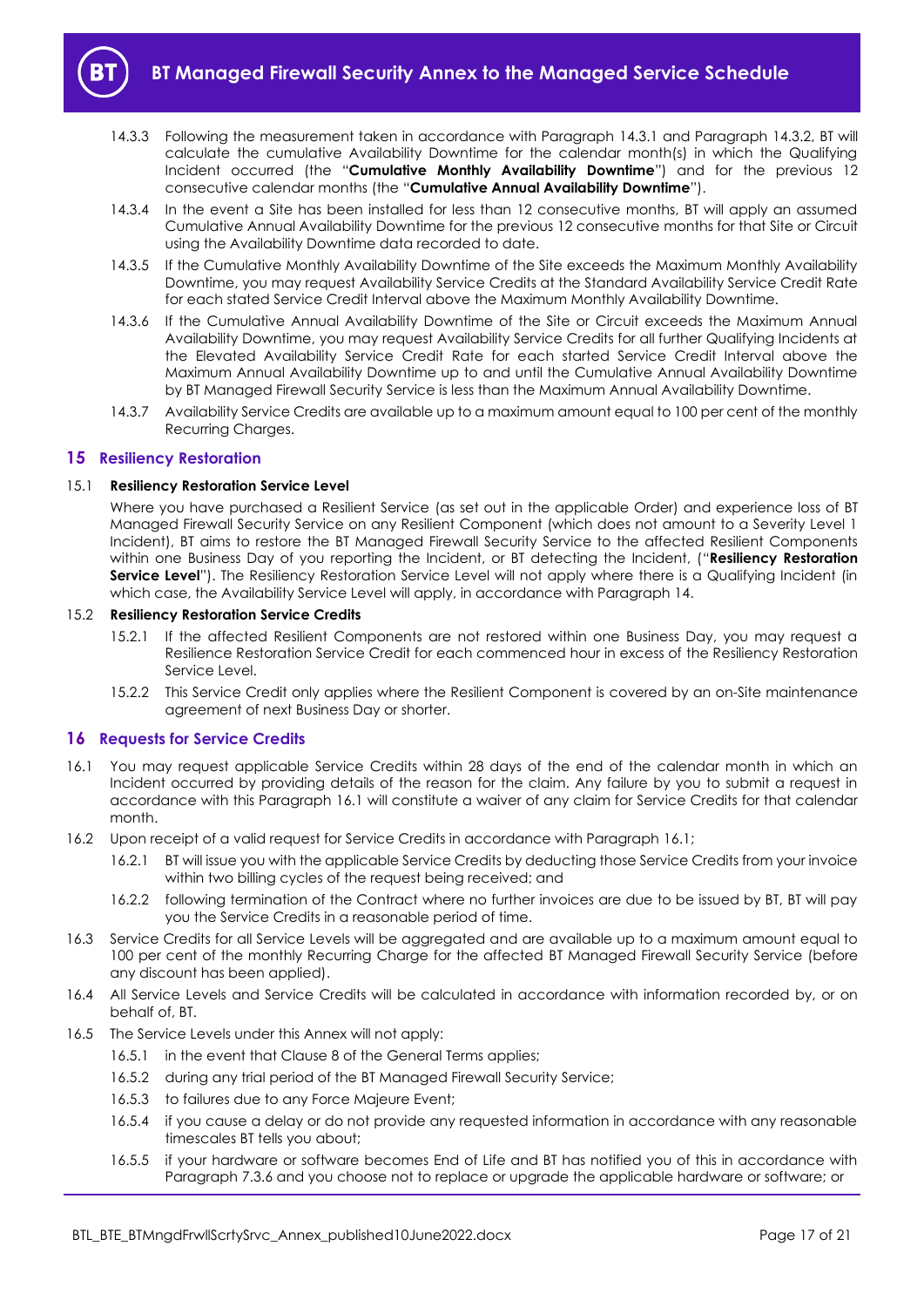

16.5.6 to any Incident not reported in accordance with Paragraph 7 of the Managed Service Schedule.

## <span id="page-17-0"></span>**17 CSP Change Request Delivery Time Targets**

- 17.1.1 Targets apply to Urgent Changes and Standard Changes.
- 17.1.2 If you submit a change with more than five lines of changes, the target times below will not apply.
- 17.1.3 The completion time for the change will be notified to you by BT.
- 17.1.4 The response time for the changes is listed below:

| <b>Reauest</b>                     | Target implementation from submission<br>on Customer Portal |
|------------------------------------|-------------------------------------------------------------|
| Urgent Change and Emergency Change | 4 Hours                                                     |
| <b>Standard Change</b>             | 8 Hours                                                     |

17.1.5 Service Credits do not apply to CSP change requests and to the Vulnerability Notification and Patching Service Option.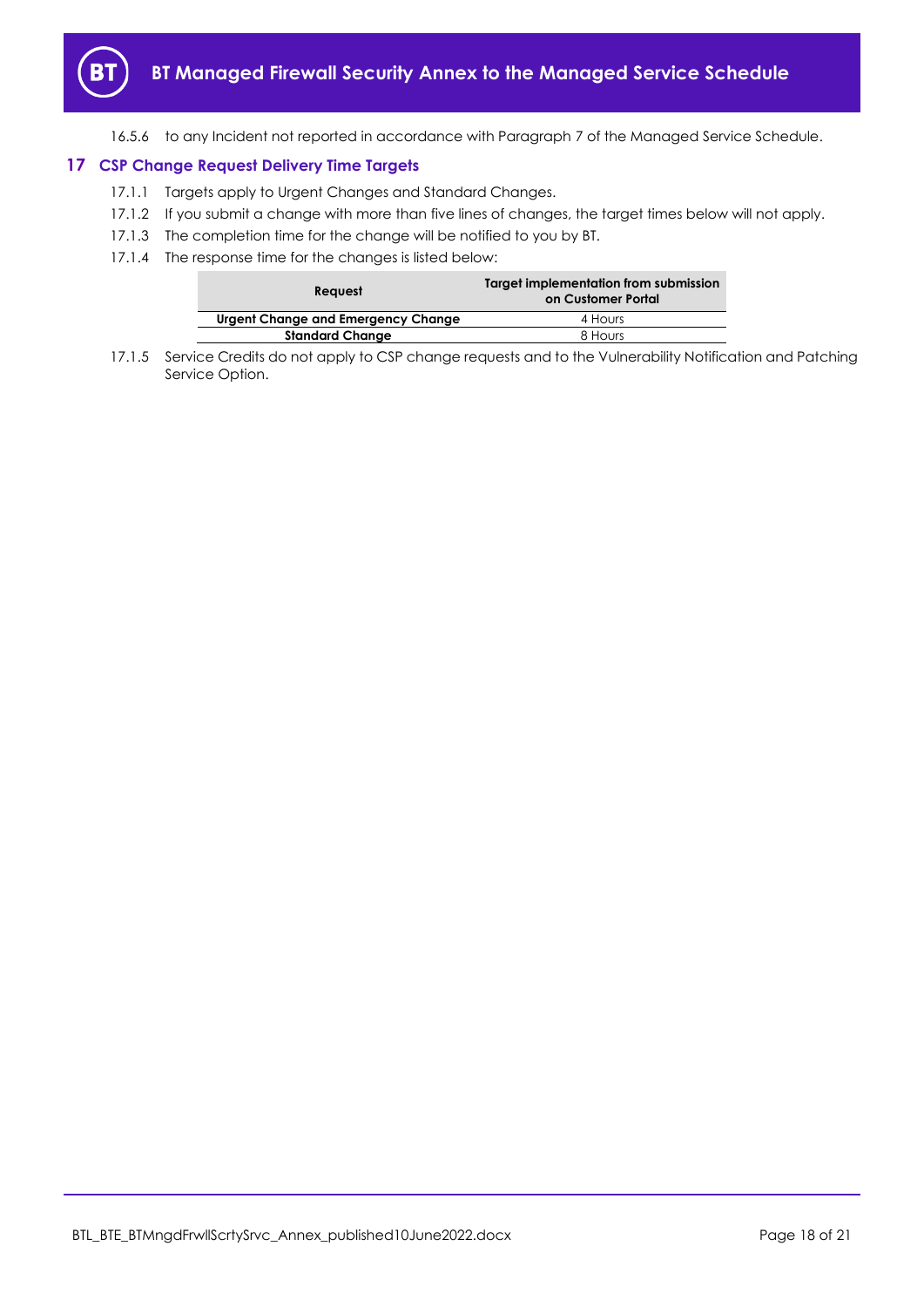

# <span id="page-18-0"></span>**Part D – Defined Terms**

## <span id="page-18-1"></span>**18 Defined Terms**

In addition to the defined terms in the General Terms, capitalised terms in this Annex will have the following meanings (and in the case of conflict between these defined terms and the defined terms in the General Terms, these defined terms will take precedence for the purposes of this Annex):

"**Acceptance Test Period**" has the meaning given in Paragraph [8.2.1.](#page-11-3)

"**Acceptance Tests**" means those objective tests conducted by you, which, when passed confirm that you accept the BT Managed Firewall Security Service and that the BT Managed Firewall Security Service is ready for use save for any minor non-conformities, which will be resolved as an Incident as set out in Paragraph 7 of the Managed Service Schedule.

"**Access Line**" means a Circuit connecting the Site(s) to the BT Network.

"**Active Active**" has the meaning give in Paragraph [3.1.11\(d\).](#page-5-4)

"**Active Passive**" has the meaning given in Paragraph [3.1.11\(d\).](#page-5-4)

"**Attack**" means an attempted security incident with malicious intent.

"**Automated IOC Blocking**" has the meaning given in Paragraph [3.1.15\(b\)\(i\)](#page-5-1)

"**Availability**" means the period of time when the BT Managed Firewall Security Service is functioning.

"**Availability Downtime**" means the period of time during which a Qualifying Incident exists as measured by BT in accordance with Paragrap[h 14.3.1.](#page-15-4)

"**Availability Service Credit**" means the Service Credit calculated at the Standard Availability Service Credit Rate or at the Elevated Availability Service Credit Rate as applicable.

"**Availability Service Level**" has the meaning given in Paragraph [14.1.1.](#page-15-6)

"**BT Blocklist**" means any IOCs which BT has identified using its Threat Defence Platform.

"**BT Managed Firewall Security Service**" has the meaning given in Paragrap[h 1.1.](#page-1-4)

"**BT Owned**" or "**BT Owned Delivery Model**" has the meaning given to in Paragraph 2.1.3.

"**Circuit**" means any line, conductor, or other conduit between two terminals by which information is transmitted.

"**Contracted Maintenance Hours**" means the times during which BT will provide Maintenance for BT Equipment, which will be Business Hours unless specified otherwise in the Order.

"**Critical CVSS score**" means a CVSS score range from 9.0 to 10.0.

"**Cumulative Annual Availability Downtime**" has the meaning given in Paragraph [14.3.3.](#page-16-4)

"**Cumulative Monthly Availability Downtime**" has the meaning given in Paragrap[h 14.3.3.](#page-16-4)

"**Customer Portal**" means one or more webpages made available to you by BT to provide for one or more specific functions in relation to the BT Managed Firewall Security Service.

"**CSP**" means your customer security policy containing the security rules, set and owned by you, that are applied to the BT Equipment or Customer Equipment and determine the operation of the BT Managed Firewall Security Service.

"**CVSS**" means Common Vulnerability Scoring System v3.0.

"**DMZ**" means de-militarised zone.

"**DNS**" means the domain name system which is the hierarchical and decentralized naming system used to identify computers, services, and other resources reachable through the Internet or other Internet Protocol networks.

"**Domain Name**" means a readable name on an Internet page that is linked to a numeric IP Address.

"**Threat Defence Enhanced Firewall Service**" means the Service Option specified at Paragraph [3.1.15.](#page-5-5)

"**Threat Defence Platform**" means the solution through which BT will identify IOCs.

"**Elevated Availability Service Credit Rate**" means the applicable rate as set out in the table at Paragraph [14.2.2](#page-15-3) for the relevant SLA Category.

"**Emergency Change**" means a change that requires immediate attention from SOC to address a live, service impacting issue that you are experiencing. Emergency Change should be used only as a last resort.

"**Enabling Service**" has the meaning given in Paragrap[h 5.1.](#page-6-4)

"**End of Life**" means any hardware or software that is no longer supported by the manufacturer, vendor or supplier and is incapable of cost-effective upgrade or update to a supported version. BT can only provide limited support if your hardware or software reaches this stage.

"**Existing Blocklist Enhancement**" has the meaning given in Paragraph [3.1.15\(a\)\(ii\).](#page-5-6)

"**Ethernet**" means a family of computer networking technologies for LANs.

"**EULA**" has the meaning given in Paragraph [6.1.](#page-6-5)

"**Firewall Intrusion Detection and Prevention Service**" means the Service Option as set out in Paragraph [3.1.3.](#page-3-0)

"**High CVSS score**" means a CVSS score range from 7.0 to 8.9.

"**IOCs**" or "**Indicators of Compromise**" has the meaning given in Paragraph [3.1.15\(a\)\(i\).](#page-5-7)

"**IPSec**" means IP security; it is a standards-based framework that provides layer 3 services for confidentiality, privacy, data integrity, authentication and replay prevention.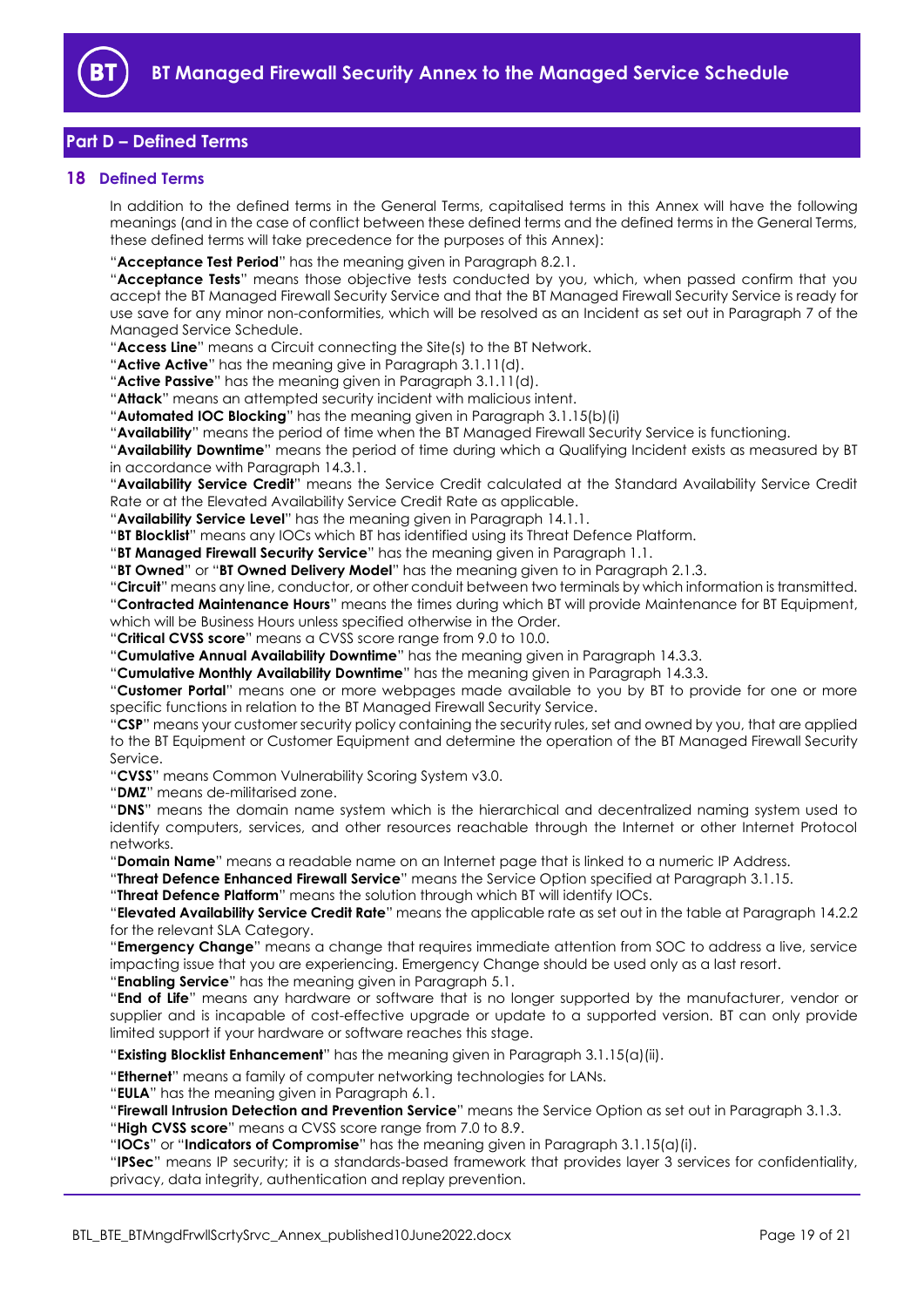

"**IP Address**" means a unique number on the Internet of a network card or controller that identifies a device and is visible by all other devices on the Internet.

"**Local Contracted Business Hours**" means the times during which Maintenance of any Access Line is provided, which will be Business Hours unless specified otherwise in the Order.

"**Managed Service Schedule**" means the Schedule to the General Terms that this Annex is appended to which details the management services that can apply to the BT Managed Firewall Security Service and that can be found at www.bt.com/terms.

"**Maximum Annual Availability Downtime**" has the meaning given in the table at Paragraph [14.2.2](#page-15-3) for the relevant SLA Category.

"**Maximum Monthly Availability Downtime**" has the meaning given in the table at Paragraph [14.2.2](#page-15-3) for the relevant SLA Category.

"**Nominated Representative**" means a person from your organisation nominated to be the point of contact for Vulnerability notifications.

"**On Time Delivery Service Credits**" means four per cent of the Recurring Charges for the applicable Site, per day.

"**On Time Delivery Service Level**" has the meaning given in Paragrap[h 13.1.](#page-15-7)

"**Out of Band Access**" means access used for initial configuration and for in-life management where the primary means of access to the Security Appliance has failed or to help resolve failure of the Security Appliance.

"**Patch**" means vendor provided Software intended to address a specific Vulnerability.

"**Qualifying Incident**" means a Severity 1 Level Incident, except where any of the following events have occurred:

- (a) the BT Managed Firewall Security Service has been modified or altered in any way by you, or by BT in accordance with your instructions;
- (b) Maintenance;
- (c) you have performed any network configurations that BT did not approve;
- (d) an Incident has been reported and BT cannot confirm that an Incident exists after performing tests;
- (e) you requested BT to test the BT Managed Firewall Security Service at a time when no Incident has been detected or reported; or
- (f) the Incident has arisen as a result of you changing your CSP.

"**Regional Internet Registry**" means an organization that manages the allocation and registration of Internet number resources within a particular region of the world. Internet number resources include IP Addresses and autonomous system (AS) numbers.

"**Resiliency Restoration Service Credit**" means one per cent of the total monthly Recurring Charges for the Resilient Service up to a maximum amount equal to 100 per cent of the monthly Recurring Charges.

"**Resiliency Restoration Service Level**" has the meaning given in Paragrap[h 15.1.](#page-16-5)

"**Resilient Component**" means, with respect to a Resilient Service, any of the Access Lines, BT Equipment or Customer Equipment.

"**Resilient Service**" means a BT Managed Firewall Security Service or part of a BT Managed Firewall Security Service, as set out in the Order that is designed to have high availability and without single points of failure, such that if one component fails the BT Managed Firewall Security Service is still available.

"**Router**" means a device that forwards data packets between computer networks, creating an overlay internetwork.

"**Security Appliance**" means the BT Equipment used to apply the CSP.

"**Security Incident**" means an Attack which permeates your IT environment, infecting it with threatening material including malware.

"**Service Credit**" means each of the Availability Service Credit, the On Time Service Delivery Service Credit and the Resiliency Restoration Service Credit.

"**Service Credit Interval**" means as set out in the table at Paragraph [14.2.2](#page-15-3) for the relevant SLA Category.

"**Service Management Boundary**" has the meaning given in Paragrap[h 4.1.](#page-5-8)

"**Service Management Fee**" means the fee that will cover inlife management and simple changes submitted via BT's change management system subject to Paragraph 6.2.1.

"**Service Options**" has the meaning given in Paragrap[h 3.1.](#page-2-5)

"**Severity Level 1 Incident**" means an Incident that cannot be circumvented and that constitutes a complete loss of service at the Site or Circuit and in respect of a Resilient Service, excluding any loss of service of a Resilient Component where you still have access to the BT Managed Firewall Security Service through the other back-up Resilient Component.

"**Site Planning Guide**" means a guide provided by BT to you detailing the hardware specification, including environmental, physical and electrical details of any BT Equipment provided to you with the BT Managed Firewall Security Service.